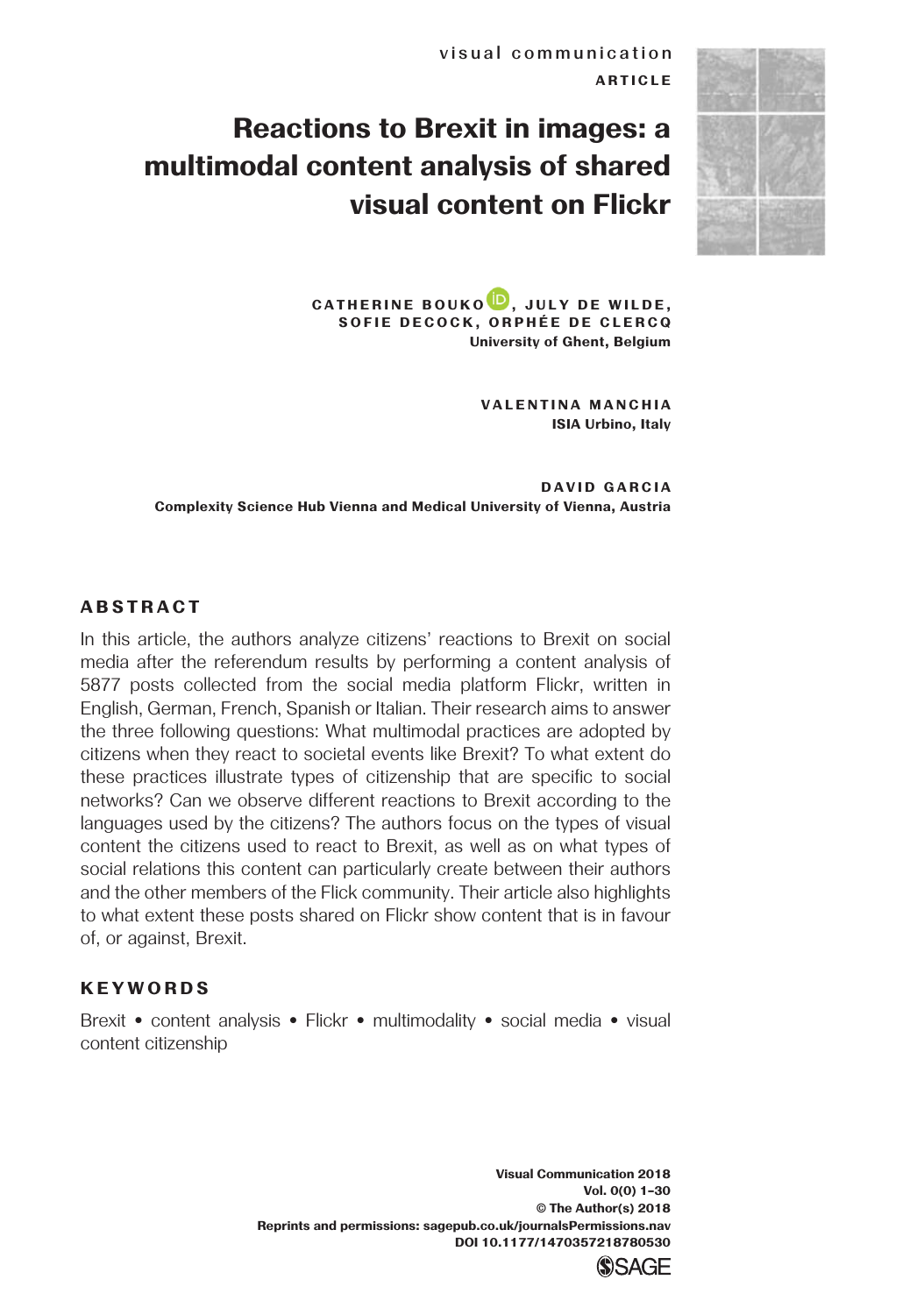### I n trod u ctio n

Unsurprisingly, citizens' reactions to Brexit swept social networks: on the day of the referendum's results, more than four million posts comprising the hashtag #Brexit were posted worldwide on Twitter within a time frame of only a few hours. In comparison, #JeSuisCharlie reached 3.5 million tweets after one day (Trujillo, 2016). While Brexit-related articles provide significant quantitative results about the role of social networks during and after the referendum campaign by means of data mining, computational linguistics or networks analysis (Bossetta et al., 2017; Connock, 2017; Hänska and Bauchowitz, 2017; Llewellyn and Cram, 2016; Mullen, 2016; Tait, 2017), our research qualitatively focuses on citizens' reactions on social media after the announcement of the referendum results. Our research aims to look into the various approaches to Brexit expressed by citizens on Flickr. More particularly, we aim to answer the three following questions: What multimodal practices are performed by citizens when they react to societal events like Brexit? To what extent do these practices illustrate types of citizenship that are specific to social networks? Can we observe different reactions to Brexit according to the languages used by the citizens?

In a society that increasingly communicates through visual means, we have chosen to focus on posts that are centered around images. For this reason, we selected the social network Flickr, which puts images at its center.

### **MULTIMODAL PRACTICES ON FLICKR**

For Kress and Van Leeuwen (2006: 23–34), a 'new semiotic order' is developing in western societies: 'another (visual literacy) in which (spoken) language exists side by side with, and independent of, forms of visual representation which are openly structured, rather than viewed as more or less faithful duplicates of reality'. This is also true for social networks: over the years, numerous researchers have highlighted the importance of image in posts posted on social networks. In the early 2000s, the emergence of social networks went together with mass-marketed sales of digital cameras (Prieur et al., 2008). From the very beginning, sharing pictures has been an important activity in online communities (McDonald, 2007). In times of information overload, visual communication enables the reader to digest information more easily (Seo, 2014) and marketing consultants share the view that visual content is preferable, because it generates more engagement from the individuals than strictly linguistic posts (Mae Kim, 2016).

As a sign of this new semiotic order, the members of social networks moved from a 'Kodak culture' (Chalfen, 1987, in Prieur et al, 2008: 2) in which individuals share stories *around* images (family gatherings, etc.) to a 'Snaprs' culture (the missing 'e' is an analogy of the missing 'e' in Flickr), in which individuals tell stories *with* images and no longer *about* them (Prieur et al., 2008).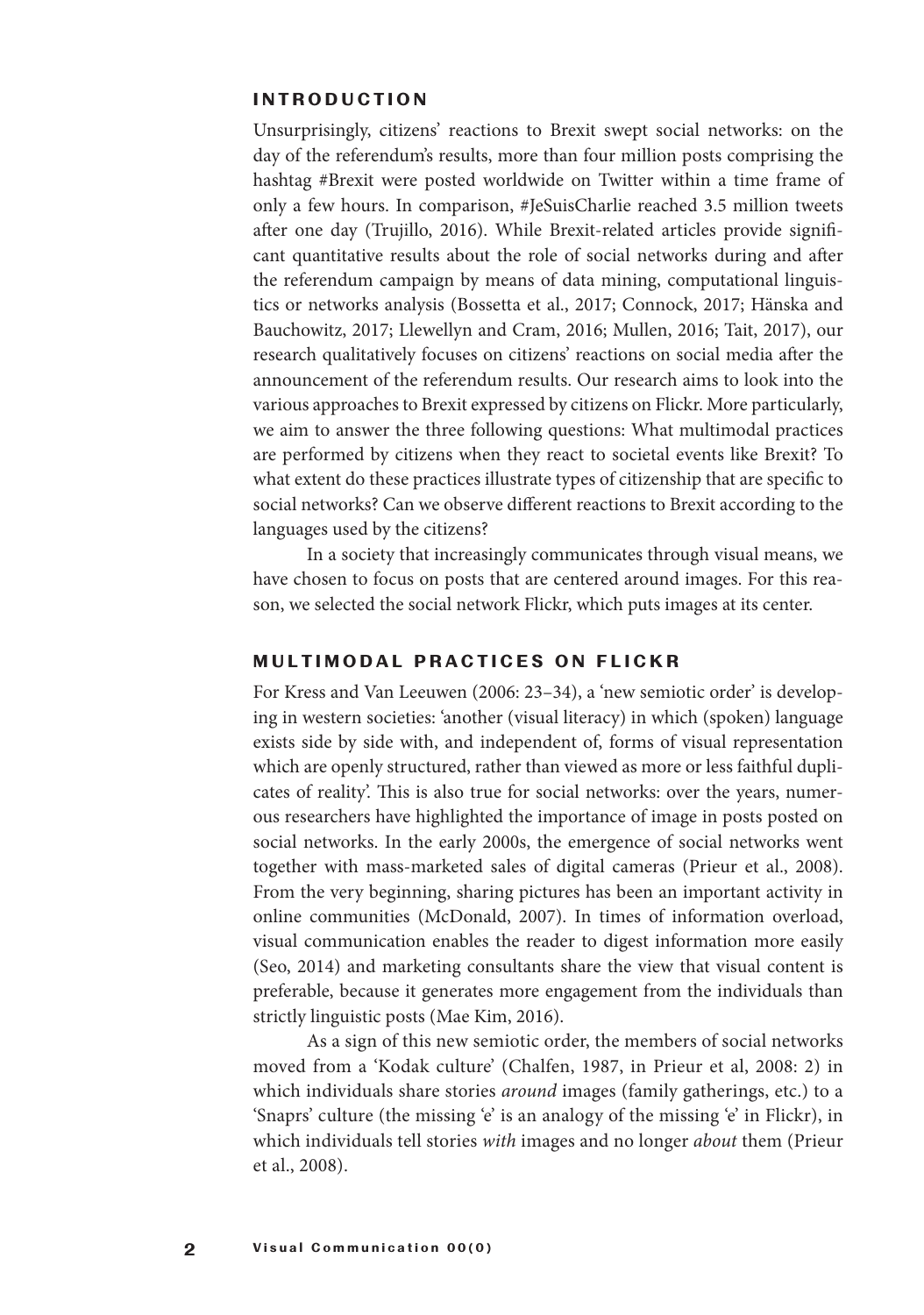Founded in 2004, Flickr has centered its strategy on the sharing of images from the very beginning. In 2016, around 1.68 million public images (visible by all) were posted every day on Flickr (Michel, 2017). However, Flickr's favored types of images and modes of interaction have been subject to several strategic changes. Initially conceived as a chat room that made it possible to share pictures instantly, Flickr first developed its function of image repository. For some, this function is still the predominant one on Flickr: 'if Google is an information retrieval service, Twitter is for news and links exchange, Facebook is for social communication, and Flickr is for image archiving, Instagram is for aesthetic visual communication' (Manovich, 2016: 11). However, Flickr evolved as a fully-fledged social network, enhancing interactions between the members of the platform. 'Share your photos. Watch the world', Flickr's slogan for several years, showed how Flickr built on the collective experience – in reality a rather 'connective' experience (Van Dijck, 2011) – which is constructed through sharing visual records of the world. Around 2005, Flickr was the ultimate platform to share images of catastrophes, such as the bombing attacks in London or the floods in Australia (Liu et al., 2008; Vis et al., 2014). For several years, Twitter has overtaken Flickr as the ideal platform on which to share images of events in real-time (Burgess, 2011) and Flickr has developed other image uses. Flickr's current slogan illustrates this third shift: 'Find your inspiration. Join the Flickr community, home to 13 billion photos and 2 million groups.' This slogan focuses on the passion for photography that the Flickr members share. The Flickr community no longer seems to be built around photographic records of the world but rather around a passion for aesthetic photography. That said, this aesthetic component typifies some practices that have been present on Flickr for a long time:

… a shift in the engagement with the everyday image that has to do with a move towards transience and the development of a communal aesthetic … Photography has become less about the special or rarefied moments of domestic/family life (for such things as holidays, gatherings, baby photos) and more about an immediate, rather fleeting display of one's discovery of the small and mundane (such as bottles, cupcakes, trees, debris, and architectural elements. (Murray, 2008: 151)

With the current slogan, expression through photography seems to explicitly supplant photographic *content*. This approach is very close to the notion of 'instagrammism', typical of Instagram. Manovich (2016: 10–11) defines instagrammism as 'not … any particular narrow aesthetics, but rather construction of scenes and images that are atmospheric, visually perfect, emotional without being aggressive, and subtle as opposed to dramatic.'

If many Flickr members are henceforth 'photo lovers' (Seko, 2013: 3), exploring form prior to content, others still center their visual posts around real-time events, by developing a variety of multimodal practices around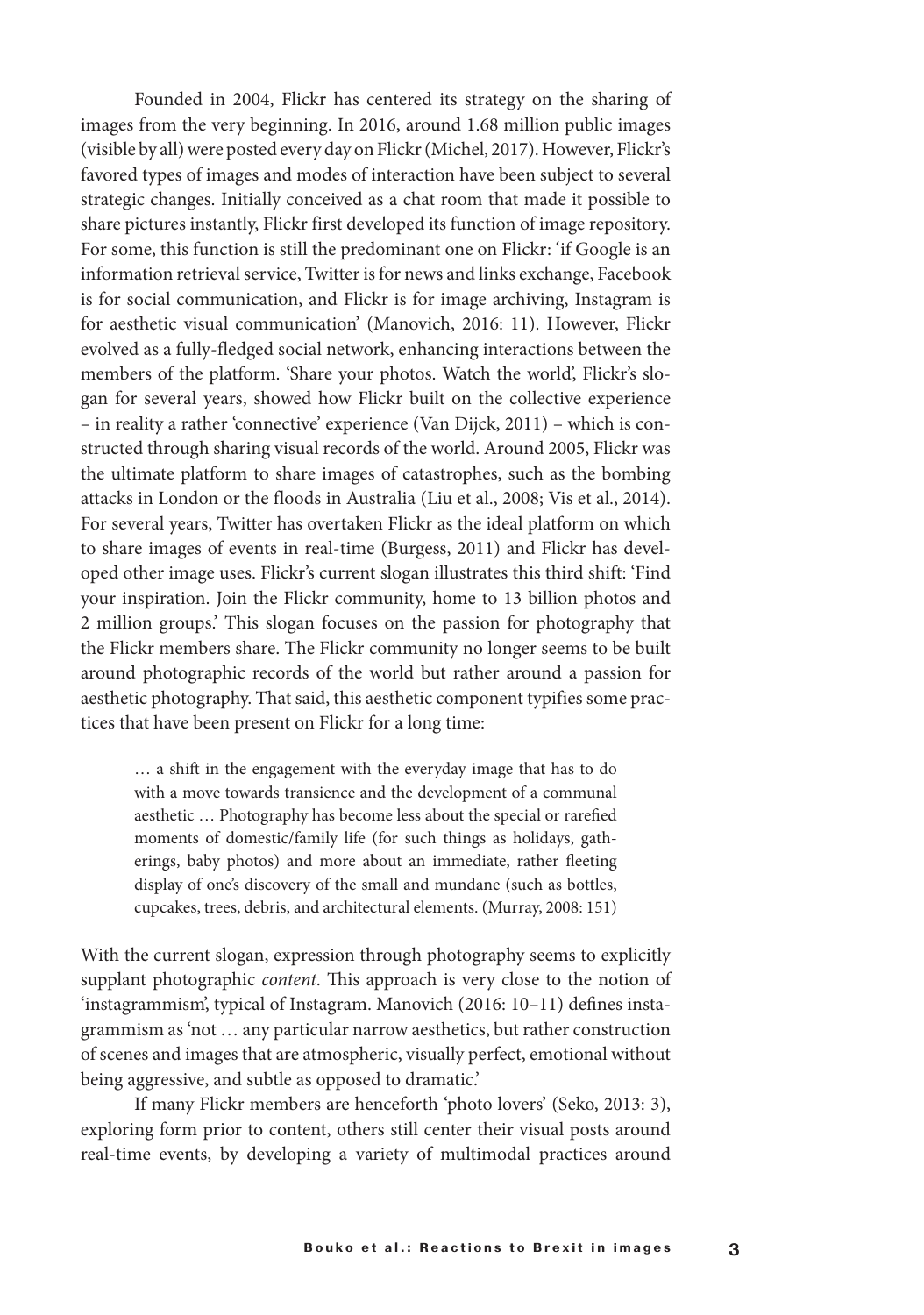tags constructed as 'topical markers' (Kehoe and Gee, 2011), such as Brexit, JeSuisCharlie or DonaldTrump. For example, by comparing images posted with the hashtag #ebola, Seltzer et al. (2015: 1275) noticed that the images posted on Flickr were 'more serious and literal' than the ones on Instagram. This seems to reveal that the Flickr members were more interested in sharing visual records without aesthetic explorations.

In this context, our research aims to identify the roles images play in multimodal posts on Flickr around the expression 'Brexit', and to what extent these roles illustrate citizen practices that are specific to social networks.

### CITIZENSHIP ON FLICKR

Papacharissi (2010: 19–20) highlights 'the long history of imperfect citizenship': over the centuries, several analysts (Rousseau and Putnam to name only a few) tended to over-estimate and idealize the citizen practices of the former generations, and consequently considered the citizens of their times as passive, disconnected and cynical. From this perspective, citizen practices on social networks are denigrated when they are studied in light of Habermas' (1989) paradigm of the 'public sphere'. For Papacharissi (2010), this model no longer allows us to truly seize the citizen potential of digital media, to the extent that the current citizen practices no longer correspond with the rational democratic exchanges organized in non-commercial spaces, as advocated by Habermas. Instead, it is necessary to take the hybridity of online spaces into account, which are composed of political and social activities mixing the public, the private and the commercial interest. Thanks to the visibility and sharing possibilities provided by social networks, every citizen can express his or her opinion or take part in a citizen action in the middle of his or her ordinary media consumption, which creates a tendency for 'citizenship as consumption' (Hartley, 2010: 238).

For Papacharissi (2010: 78), 'Political life has developed out of the human need for sociability, and, as such, it adopts the practices and pace of social life.' Accordingly, it is unrealistic to try to identify activities that would be strictly political. The 'private social sphere' (p. 21), at the crossroads between the public and the private spheres, has become the focal point of any citizen activity online. The post-Brexit referendum posts particularly need such an approach: our corpus is composed of citizens' activities placed at the core of daily online activities. Moreover, they are written as reactions to societal events and not as purely political mobilizing actions. Such post-referendum practices seem to be *democratic* but not *democratizing* (p. 144), to the extent that they do not belong to citizens' movements that call for societal changes. Rather, they take the form of 'ambient communities':

The connections are 'ambient' in the sense that other users are potentially present within the social network, but not necessarily linked together through connections between user accounts, or by direct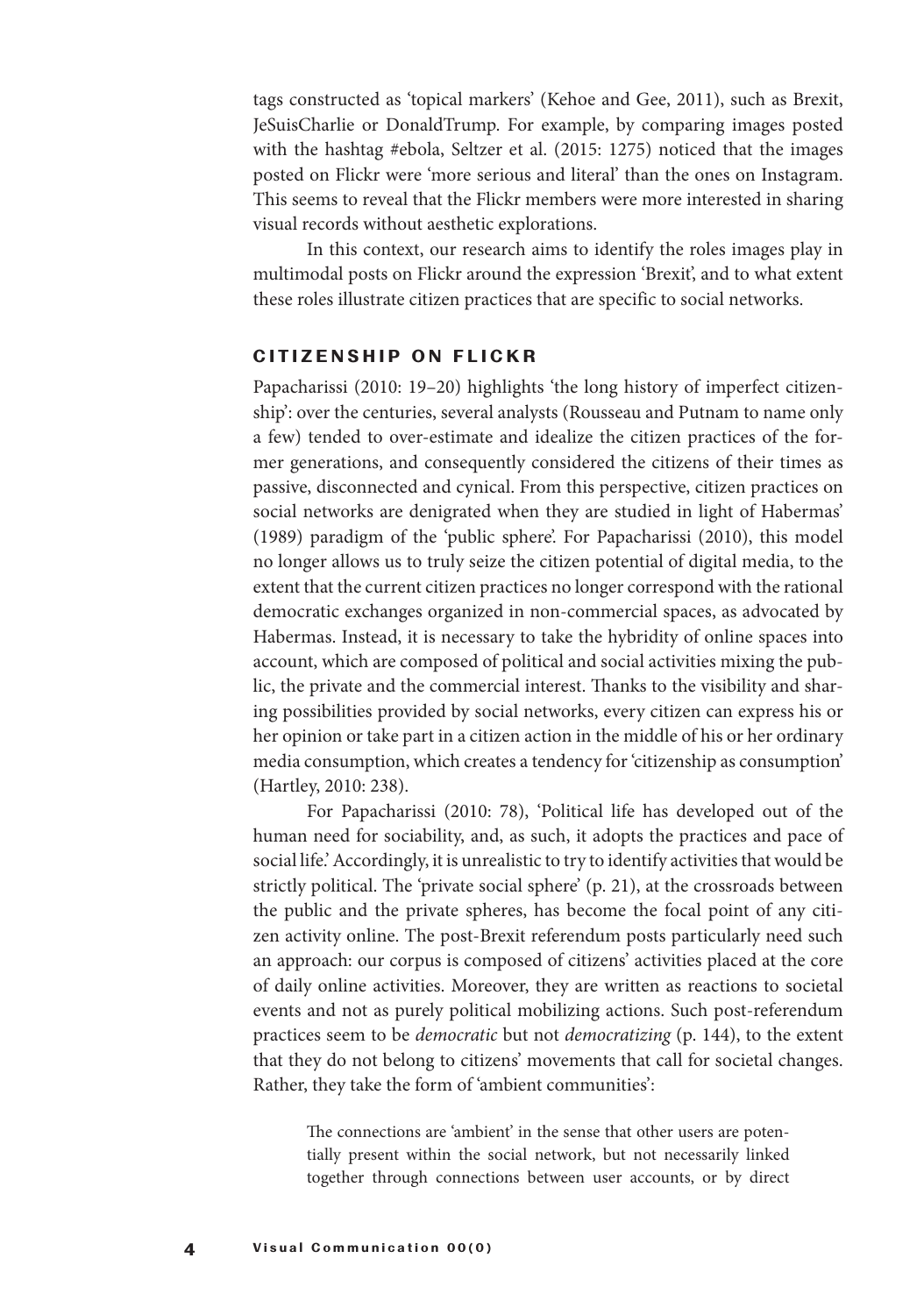conversational exchanges. Instead, social affiliation may be enacted via participation in large-scale practices such as Internet memes (e.g. viral catchphrases or captioned images) and social tagging. (Zappavigna, 2015: 1)

That said, the fact that citizens do not explicitly position their activities as civic engagement does not diminish their civic relevance (Burgess et al., 2006: 6).

With such post-referendum posts, Flickr is used as a public *space* rather than as a public *sphere*: the first enhances discussion while the second aims to promote democratic progress (Papacharissi, 2010: 124). The construction of a democratic public space is sufficient to consider such practices as civically valuable.

Such citizenship inscribed in a private social space generates specific characteristics. We focus on three of them:

- 1. Affective citizenship: through their hybridity, social networks generate civic expressions that are less deliberative or rational and in which affect is placed at the very core. For Papacharissi (2015: 114), beyond emotions, affect refers to the intensity of the lived experience: 'It marks the difference between saying something and shouting it loud, crying quietly or crying violently.' By expressing their affect, individuals make their own place in the events that are taking place, which gives them 'the feeling of being counted' (Coleman, 2013, in Papacharissi, 2015: 25) in the event. 'Affective publics' arise, which Papacharissi (2016) defines as 'evanescent publics that come together, identify themselves or disconnect based on expressions of sentiment'.
- 2. Personalized citizenship: the civic expressions are mostly constructed in function of the individuals' personal experiences; it is from the private social life that civic expression emanates (Papacharissi, 2010). The resonance of a topic in relation to citizens' personal life plays an important role (Nahon and Hemsley in Highfield, 2016: 65). Even when they make and share pictures of events, the internet-users practice a form of citizen journalism defined by Mortensen (2011) as a desire to witness one's personal experience of the events and to share it, instead of any feeling of responsibility or moral duty. In that sense, visual records are also anchored in personal experience. This practice of citizenship takes place in daily life: political and civic issues are topics among others (Highfield, 2016). For Gunthert (2015: 117), the concept of citizen journalism is overstated. In fact, most practices of citizen photojournalism can be defined as a form of ordinary citizenship: indeed, now that any individual can witness events with his or her Smartphone, many people are used to recording the world that surrounds them by making pictures of events, rather than performing conscious activist actions (Mortensen, 2011).
- 3. Cultural citizenship: Burgess et al. (2006) develop the notions of 'cultural public sphere' and 'cultural citizenship' to highlight the importance of taking affect and pleasure into account when analyzing civic participation. Pleasure is rooted in creativity. We distinguish between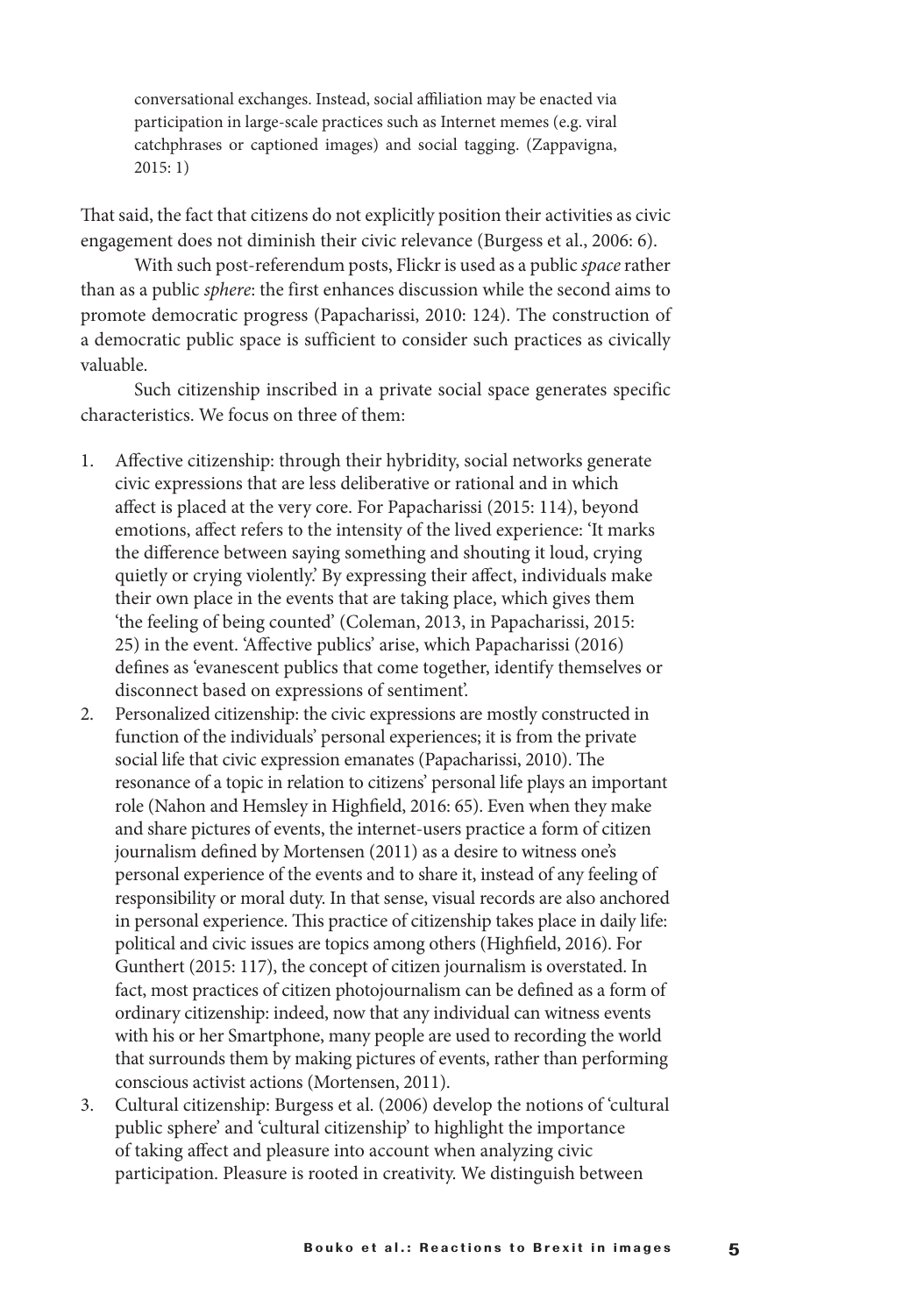two types of creativity: (1) artistic creativity, by which individuals mobilize their passion and their artistic skills to express their civic point of view, and (2) humorous and slightly irreverent creativity. The latter refers to the concept of 'silly citizenship', defined by Hartley as a constitutive element of the younger generations' civic engagement:

Still more weirdly for social theory … the stage for citizenship is … as much dramatic and performative as it is deliberative. The play's the thing … For too long, educated taste has refused to admit that the civic and the silly are in intimate physical contact … Here is a new model of citizenship based on self-representation of, by and for 'ordinary' people, using 'new' media to produce discursive associative relations, superseding the modernist 'man with a gun. (Hartley, 2010: 241–245)

Using these types of citizenship as our starting point, our hypothesis was that our corpus of post-referendum posts posted on Flickr particularly comprises:

- 1. Affect-loaded texts, in which declarative and emotional content prevails over deliberative content;
- 2. Indexical pictures of eye-witnessed events, taking the form of ordinary journalistic citizenship;
- 3. Posts that pay a premium for artistic creativity (through aesthetic renderings) or for humorous creativity (by sharing comic content typical of the digital culture, such as memes, humorous interdiscourse, parodies, etc.).

Moreover, we wanted to examine whether language-based distinctions between citizens' practices about Brexit were observable on Flickr. By analyzing 266 Brexit-related press articles published in French, Spanish and Italian newspapers, the week preceding the vote, Garcia-Blanco et al. (2016: 45) observed the predominance of the Nation-States in Brexit-related concerns (impact on national economies, etc.). We wanted to know whether the trends described by Garcia-Blanco were also reflected in reactions to Brexit on Flickr. Therefore, while mainly working with English-language posts in our study, we added posts in French, Spanish, German and Italian to construct a multilingual corpus. We chose these languages based on the EU's 2012 Eurobarometer survey data, which indicate that these five languages are the most important languages in the EU in terms of the number of native- and second-language speakers (European Commission, 2012).

### METHODOLOGY

We collected all the posts containing 'Brexit' in the text or as tags published between 24 June (the day of the announcement of the referendum results) and 23 July 2016 in English, German, French, Spanish and Italian, on Flickr.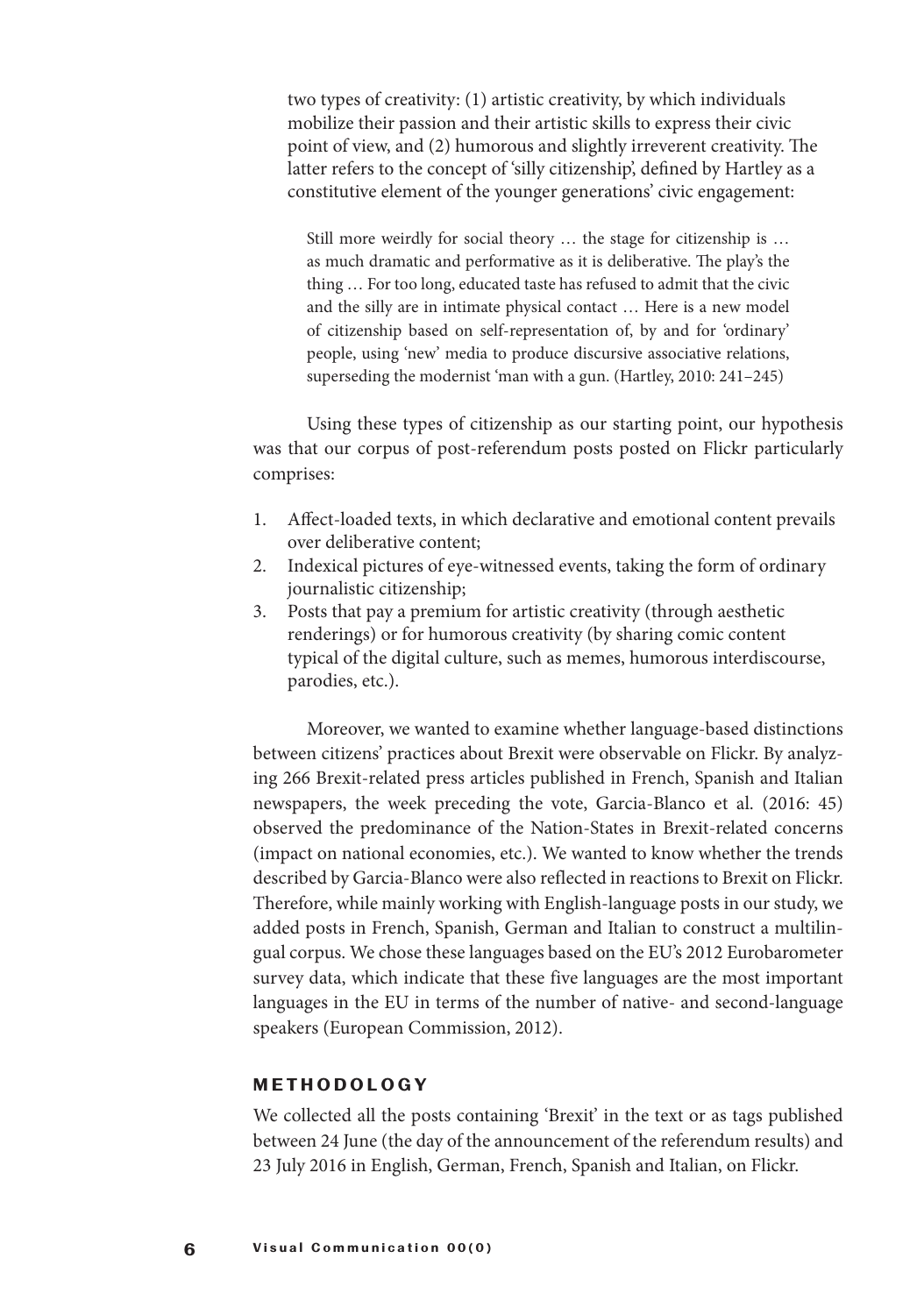

Figure 1. Number of posts, per week and per language, composing our Flick corpus.

Flickr posts can be defined as 'multimodal texts with distinct "writing spaces"', in which the visual content is surrounded by a large amount of linguistic signs that can fulfill various functions (Barton, 2015: 49). Flickr is composed of the following default display: the central zone, dedicated to the image, is situated in the upper part of the post. The zone under the image includes the members' names and their profile pictures, the tags, as well as the number of views, faves and the comments left by other Flickr members. The two most important writing spaces are the title and the description zones. Some Flickr affordances (faves, comments, tags) enable social relations between the platform's users. That said, not all of them are used in practice. For example, Barton observed that most tags are created by the photographers when they upload their pictures, even when by default, anyone can add tags at any time (p. 51). In our corpus, comments and faves were particularly rare and were not taken into account in our analysis.

Some images can have the same text, when the images belong to a photo album, for instance. Our corpus comprises a total of 5877 posts. Figure 1 shows the posts per week; the figures of the four weeks are summed up in the 'total' section on the right.

We did not base our selection on Flickr members' geographical localizations – impossible to identify in a rigorous manner – but on the language they used in their message. For this reason, we suppressed the posts that did not contain any language indicators, regardless of whether these indicators were in the image itself (a picture of a press article, for instance) or in the title/description zones of the image. Such posts were rare, particularly as the language indicators could be very minimal, such as the mention of the date of the photography (e.g. '2nd July 2016' in English, for instance). It is important to underline that our corpus is based on the language used by the citizens to express themselves in these posts, and not on their mother language. This particularly concerns the corpus in English as it undoubtedly comprises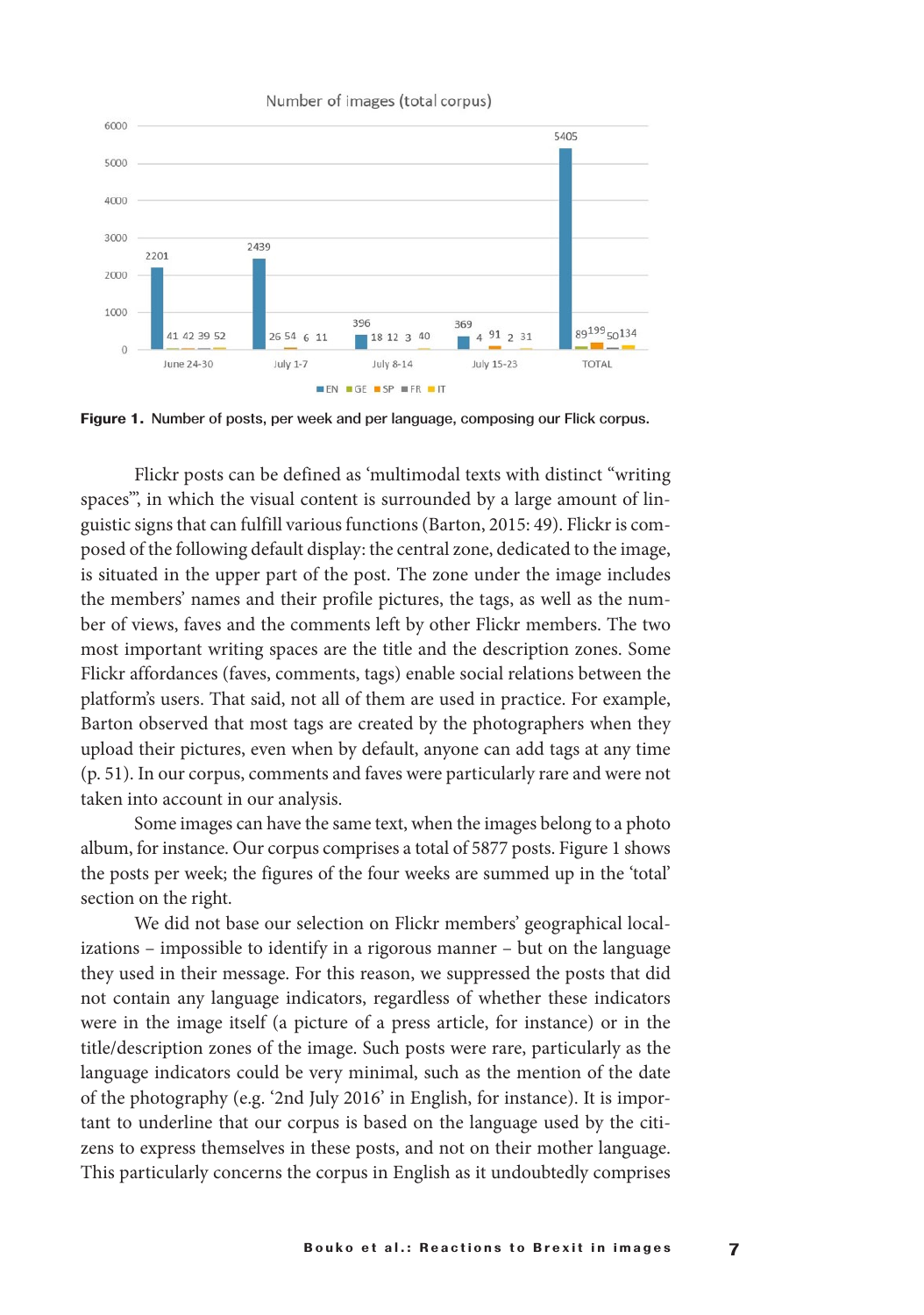posts published by non-Anglophones. When another language prevailed over English in such posts, we took the other language into account.

Our method is inspired by Halliday's (1985) systemic functional approach to language. This approach considers that

grammar goes beyond formal rules of correctness. It is a means of representing patterns of experience … It enables human beings to build a mental picture of reality, to make sense of their experience of what goes on around them and inside them. (p. 101)

Halliday's systemic functional approach to language is a model for thinking about general social and semiotic processes; it is not limited to linguistic signs and can be applied to visual signs as well, which explains its predominance in research on multimodality. As Kress and Van Leeuwen (2006: 2) emphasize, visual semiotic systems point to particular interpretations of experience and forms of social interaction, such as linguistic semiotic systems, which systemic functional grammar aims to analyze.

Halliday's theory comprises three metafunctions of language:

The function to represent events and states of affairs in the world (the ideational function), the function to represent the social relations between participants in an interaction (the interpersonal function), and the function to represent a coherent account of the world of the message (the textual function). (Kress, 2001: 197–198)

In other words, the ideational function 'indicates the salient participants [i.e. the objects and elements] and the process which relates to them, usually seen as the "content" of a sentence' (Kress, 2001: 204); the interpersonal function concerns 'how readers are addressed and "managed"' (Bezemer and Kress, 2016: 77) and the textual function is related to the internal organization of the signs. These three functions are simultaneously fulfilled in semiotic systems; they are complementary and therefore require to be jointly analyzed. Our analysis focuses on the ideational and interpersonal functions of the Flickr posts.

The following ideational and interpersonal categories were elaborated in an initial coding book, which was tested by two researchers on a sample of the English corpus (550 posts, roughly 10% of the corpus) and refined as the test phase progressed. The selection of the categories was therefore both inductive and deductive.

We analyzed the **ideational function** at three levels by trying to answer the three following questions:

1. Do the posts contain direct, indirect or no connection with Brexit? This connection was visible in the image and/or in the text. It is worth noting that, unlike the hash-tagging practices on Twitter, Flickr members can add up to 75 tags. Some posts are thus composed of multiple tags,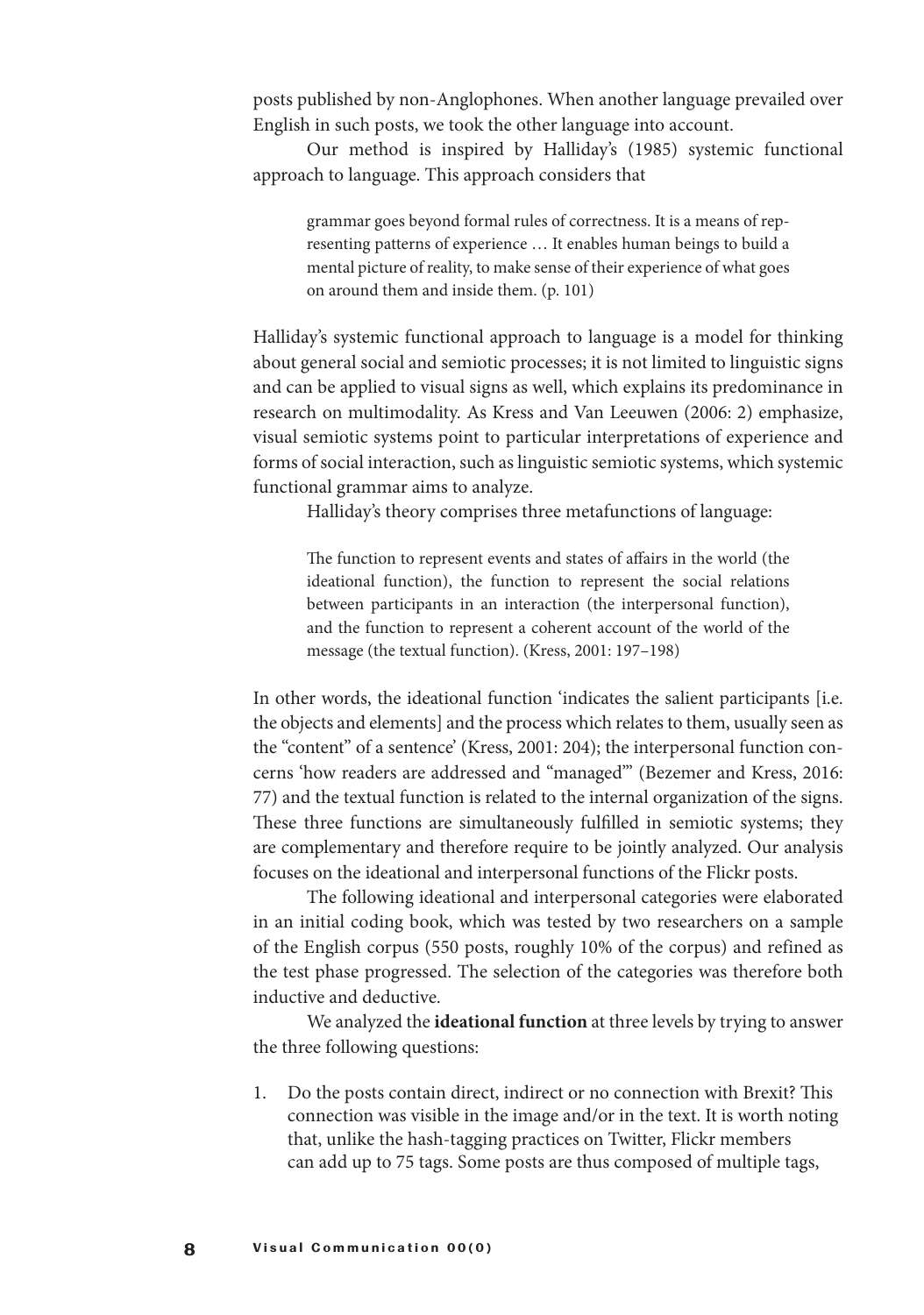among which the 'Brexit' tag might be without any connection with the other tags or even with Brexit itself. We removed from our corpus the posts that were not connected with Brexit through their visual content or their text, despite the use of the 'Brexit' tag, as our research questions do not apply to such unrelated content. Such posts were pictures of the Rocky Mountains without Brexit-related text, for example. A post was considered as indirectly connected if Brexit was mentioned as a general context for another topic. A picture of London bikes available for hire by the public entitled 'Brexit bikes' illustrates such indirect posts.

2. Is the point of view on Brexit positive, negative or undetermined? Again, the point of view was reflected in the image and/or in the text. In order to avoid any haphazard interpretation, our analysis took manifest and explicit content into account. Consequently, we did not aim to determine what the post's author *thinks*, but what he or she *shows*: a message without any political comment containing a picture of an anti-Brexit march was considered as negatively-oriented and independently of the author's personal opinion, to which we did not have access. One can imagine that this person is against Brexit as he or she attended this march, but we cannot be certain.

This distinction between positively and negatively-oriented posts enabled us to evaluate to what extent the Leave camp dominated on social networks after the referendum results, as it was the case during the referendum campaign (Llewellyn and Cram, 2016: 90; Mullen, 2016: 89; Polonski, 2016: 94), or whether anti-Brexit emotion got the upper hand once the results were known. Undetermined posts are posts in which the researchers do not identify positive or negative markers, in the image or in the text.

3. What types of visual content did citizens use in the posts? Contrary to the two preceding research questions, this question only concerns the visual components of the posts. We distinguished between the following 11 types. These categories are mutually exclusive. As indexical photographs are central on Flickr, we divided the Brexit-related indexical photographs into seven subcategories, which differentiate between animate and inanimate content.

Some categories are particularly easier to seize with examples. Images of broken chains or pictures of exit signs are common examples of metaphorical images.

Brexit-unrelated indexical photographs are pictures of content that have no connection with Brexit; the connection only lies in the text, as in Figure 4. Pictures of personal belongings, such as flowers from one's garden, also belong to this category.

Images of banknotes are examples of catch-all images, which can be used for journalistic purposes in various contexts. Portraits of politicians which do not show any particular context are also considered as catch-all images for instance.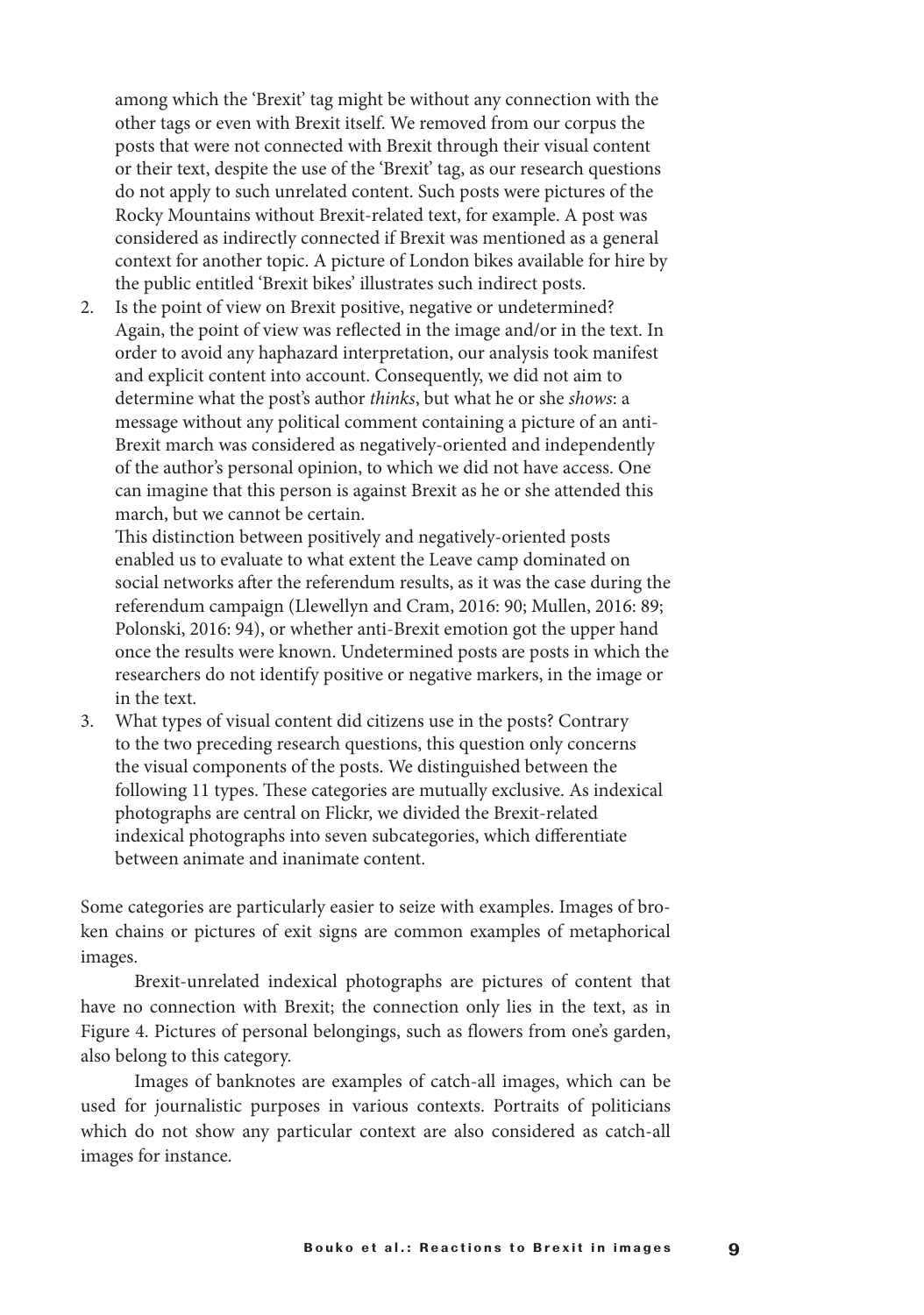| <b>Ideational functions</b>                        | Cohen's kappa |
|----------------------------------------------------|---------------|
| 1. Direct, indirect or no connection with Brexit   | 0.880         |
| 2. Positive, negative or undetermined opinion      | 0.855         |
| 3. Types of visual content                         | 0.844         |
| 3.1. Diagrams and graphs                           |               |
| 3.2. Brexit-related indexical photographs          |               |
| 3.3. Brexit-unrelated indexical photographs        |               |
| 3.4. Symbolic and metaphorical images              |               |
| 3.5. Narrative images (i.e. cartoons)              |               |
| 3.6. User-generated content                        |               |
| 3.7. Catch-all media images                        |               |
| 3.8. Pictures of journalistic content (pictures of |               |
| headlines, screenshots of TV programs)             |               |
| 3.9. Unmodified cultural artifacts                 |               |
| 3.10. Messages from other social media             |               |
| 3.11. Other                                        |               |

Table 1. Our categories and related Cohen's kappas for the connection with Brexit, the opinions on Brexit and the types of visual content, on the English sample.

Table 2. Our categories and related Cohen's kappas for the types of social relations, on the English sample.

| Interpersonal functions:<br>types of social relations | Cohen's kappa |
|-------------------------------------------------------|---------------|
| 1. Information sharing                                | 0.878         |
| 2. Eye-witnessing                                     | 0.944         |
| 3. Intimacy sharing                                   | 0.733         |
| 4. Affective remediation                              | 0.799         |
| 5. Artistic renderings                                | 0.949         |
| 6. Playing with Brexit                                | 0.957         |
| 7. Expressing personal points of view                 | 0.890         |

The category of user-generated content contains posts which are typical of popular digital culture (memes, humorous interdiscourses, etc.). Some posts may contain existing cultural artifacts, like the cover of the Sex Pistols' single 'God Save the Queen' accompanied by the text 'Britain punk again! #brexit #byebyebritain #shipoffools #lifeisacarnival'.

In order to analyze the **interpersonal function**, we tried to identify the types of social relations that these posts enhance. Zappavigna (2015: 10–11) underlines how much citizens use the interpersonal function to express positions regarding topics or to build 'ambient communities'. From this perspective, we analyzed the types of social relations that the posts might enhance between the message's author and possible readers. These social relations can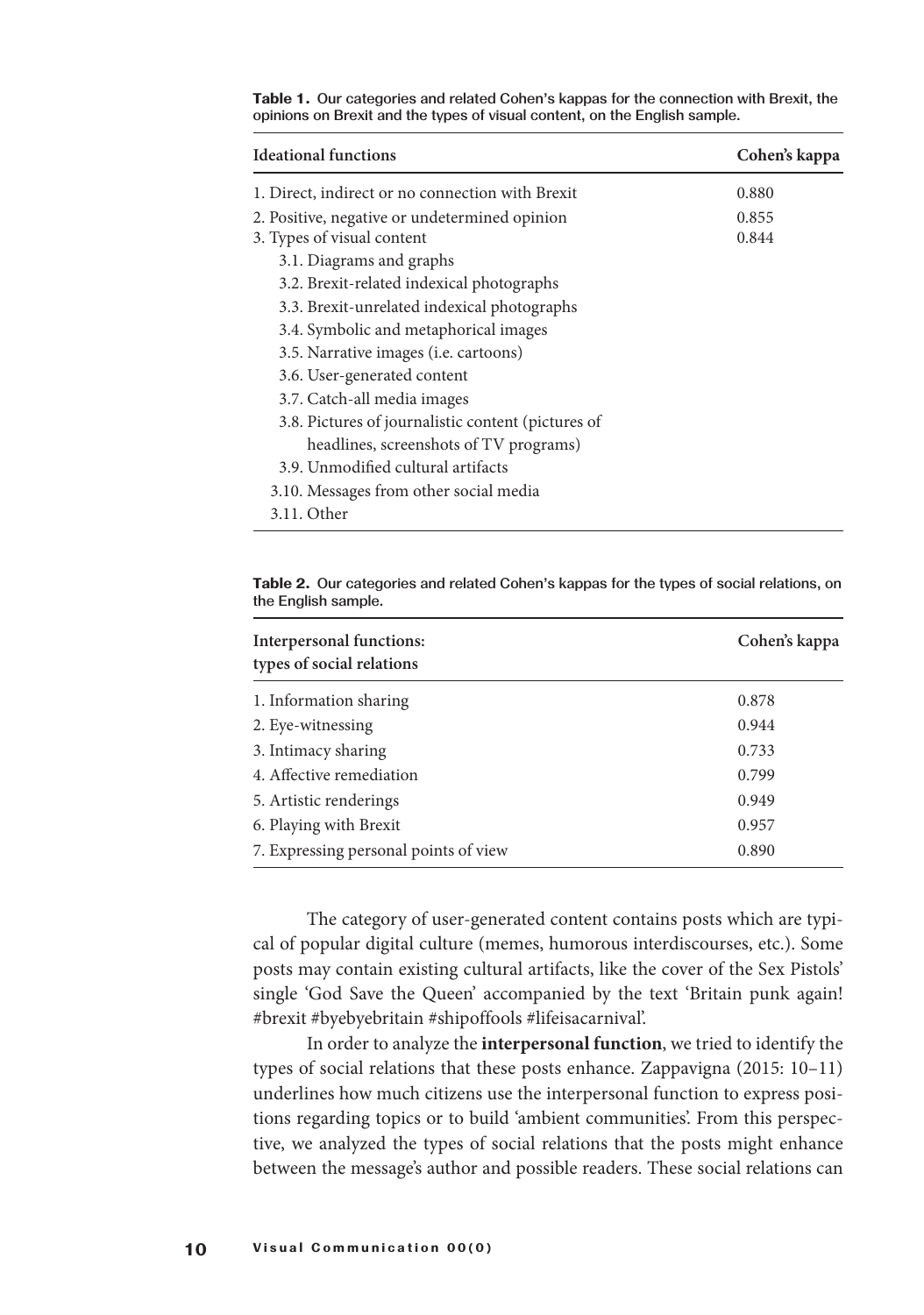be observed in the visual content and/or in the text. We identified seven types of social relations, which are not mutually exclusive. On the contrary, posts containing solely one type of social relation are expected to be quite rare, as it is possible to play around with visual content and express one's point of view in the comment, for instance.

The information shared can be journalistic or, more rarely, personal information. It can be contained in the image and/or in the text. Intimacy sharing concerns pictures of personal or ordinary moments like a post-Brexit consolation cake. Our category of 'affective remediation' is inspired by Deuze's approach: according to Deuze (2006: 4), 'we adopt but at the same time modify, manipulate, and thus reform consensual ways of understanding reality (we engage in remediation).' In a broad interpretation of Deuze's definition, we define affective remediation as factual relay of the referendum announcement, without any personal comment, by selecting an image (the EU flag with a missing star for example), and sometimes also by means of a text ('Brexit has arrived', for instance). Neutral by definition, affective remediation cannot be observed in corpora with positive or negative points of view on Brexit. By indulging in affective remediation, the social media members personally relay the announcement of an event, while this info is already known by all. The function of this relay seems to lie not so much in information sharing as it does in the desire to personally take account of this major event and share this account with the virtual community. From this perspective, this practice of affective remediation is in line with the notion of 'affective publics' (see section 2) and the desired feeling of 'being counted' in the course of events (Coleman, 2013, in Papacharissi, 2015: 25). For Gunthert (2015: 50), recording an event with visual content allows you to face up to the shock of the event. Affective remediation belongs to such confronting recording. When facing a trauma, producing images is an activity that allows you to regain a foothold and find your bearings.

Affective remediation can be performed through various visual forms, mostly combined with text: digital images (see Figure 2), metaphorical images (see Figure 3), Brexit-unrelated pictures (see Figure 6) or pictures of Brexitrelated inanimate content (see Figure 7). In Figure 1, the text 'Brexit font and UK flag (CCO public domain). Own work published with cc0 licence' is limited to metadata. In the other three posts, the text is exclusively denotative and minimalist, as affective remediation is not meant to express personal points of view: 'EU is missing a star' (Figure 5), 'Goodbye' (Figure 6) and 'Brexit. How the vote went in the end.' (Figure 7).

Figure 7 illustrates the categories of unrelated-Brexit pictures as well as artistic renderings. Here, the focus lies in rendering the event through artistic photography.

In the category 'artistic renderings', the Flickr members share artistic content, such as aesthetic pictures of Brexit-related events or of Brexit London. To a lesser extent, they also share paintings or other artistic renderings. This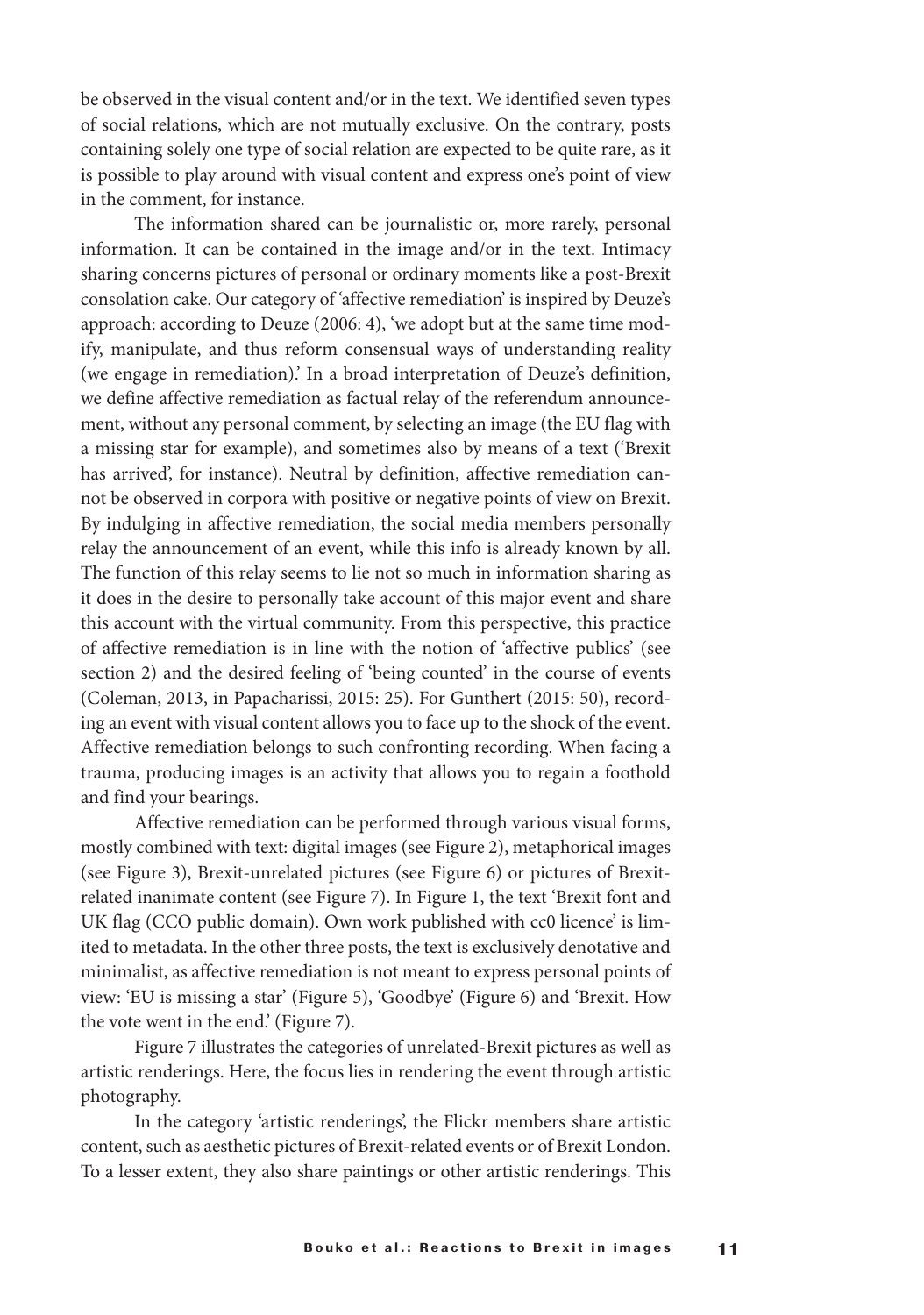

Figure 2. Example of post and tags on Flickr (CCO public domain: Own work published with CCO licence). © Norbert



Figure 3. Example of a metaphorical image in our corpus. © Michelle Howe

category differs from the subcategory of eye-witnessing art or creativity in the street. In the latter case, the Flickr members position themselves as external observers who eye-witness the public space. Playing with Brexit can be done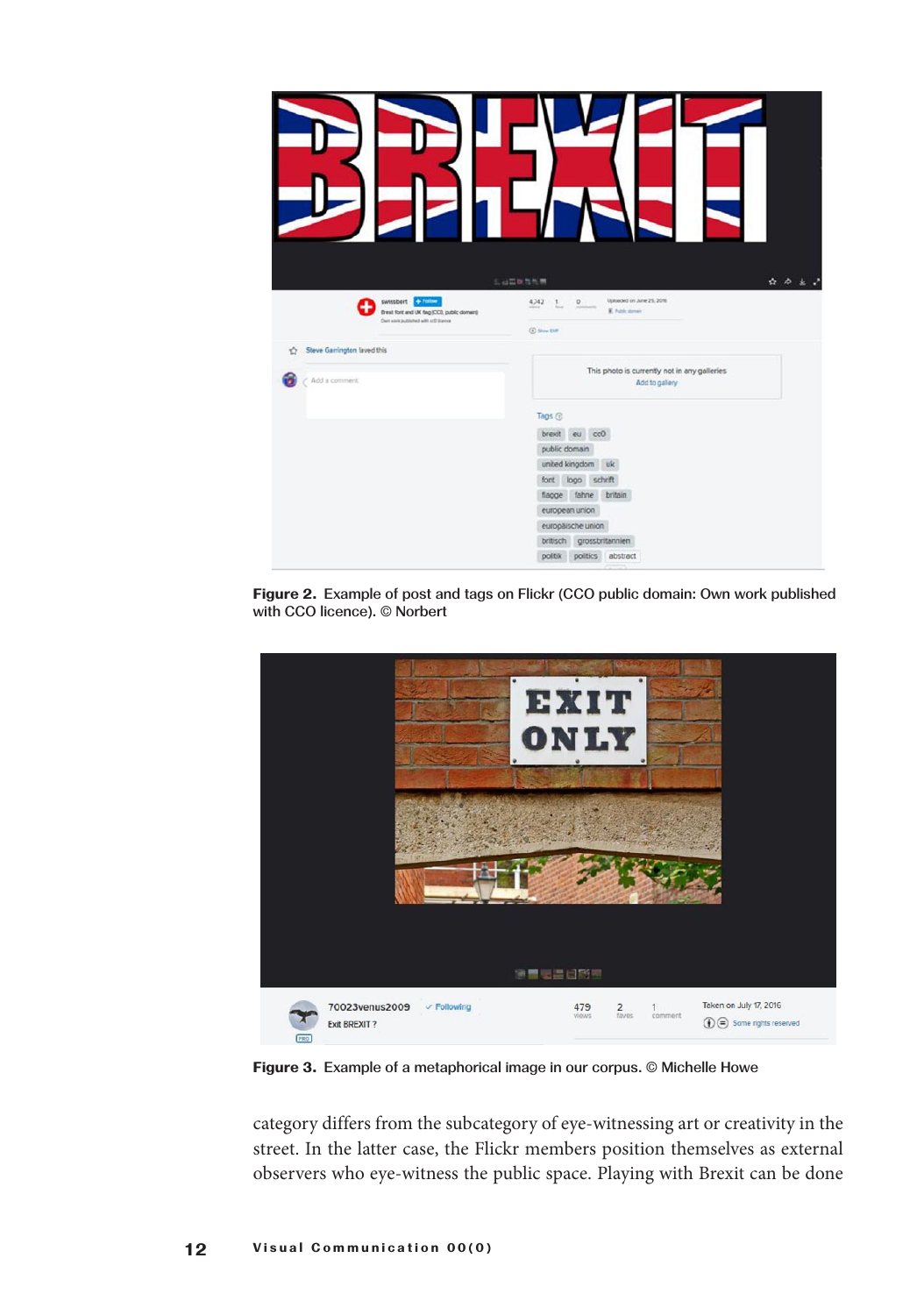

Figure 4. Example of a Brexit-unrelated indexical picture in our corpus. © Juha van 't Zelfde



Figure 5. Metaphorical image used for affective remediation. © Colin R Leech.

by using subversion or humour, in sharing cartoons or memes for instance, or in expressing funny comments.

As can be observed from the tables, Cohen's kappas were each time calculated to evaluate the annotations on the English sample done by two researchers independently from each other. The high Cohen's kappas indicate the stable and univocal character of the categories. Cohen's kappas can only be calculated for mutually exclusive categories. For the types of social relations,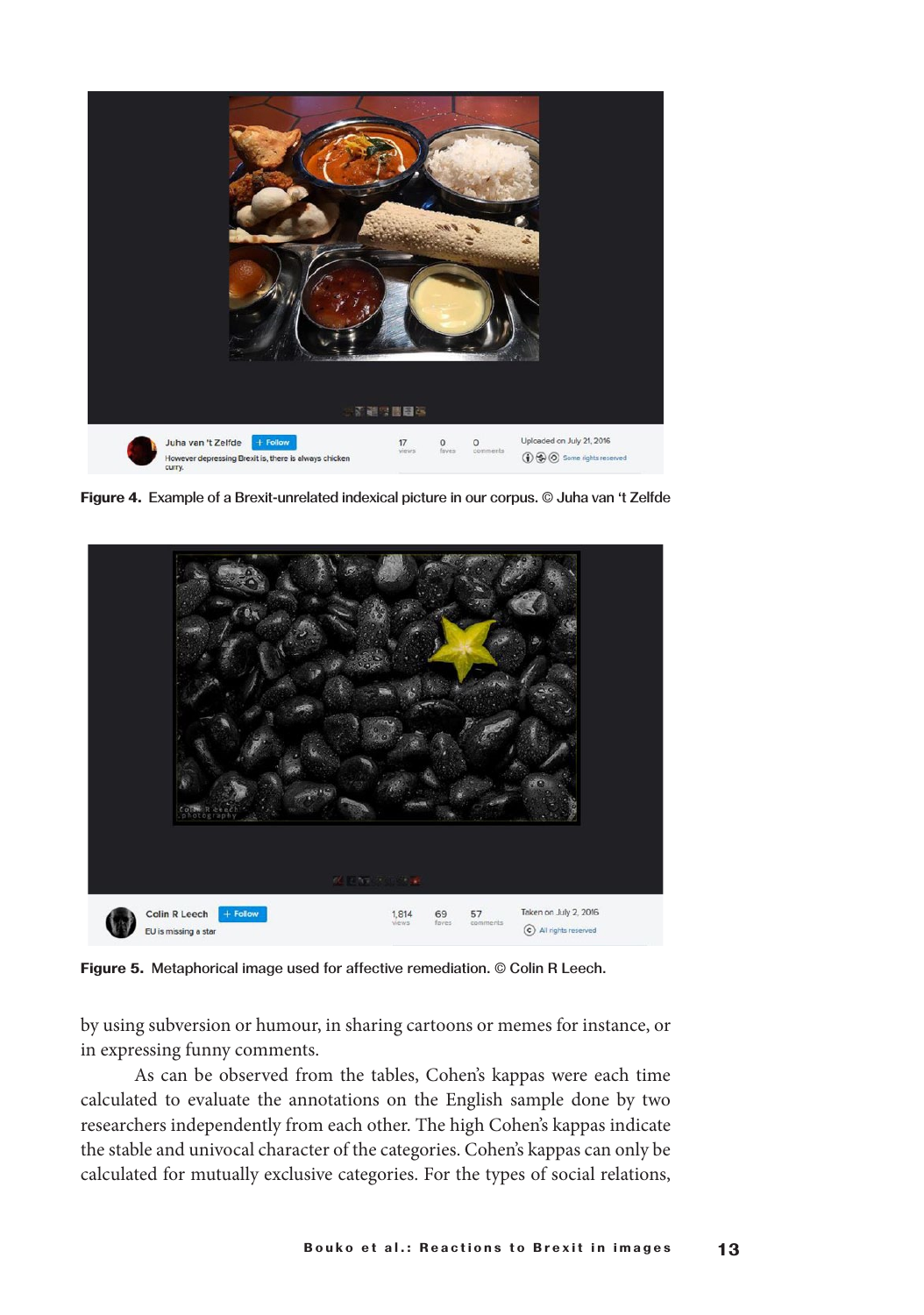

Figure 6. Artistic picture of a Brexit-unrelated event used for affectiveremediation. © Ed Prosser

| in the box next to<br>Vote only once by putting a cross $\mathsf{\times}$<br>your choice<br>Should the United Kingdom remain a member of the<br>European Union or leave the European Union?<br><b>Remain a member of the European Union</b><br><b>Leave the European Union</b> |
|--------------------------------------------------------------------------------------------------------------------------------------------------------------------------------------------------------------------------------------------------------------------------------|
|                                                                                                                                                                                                                                                                                |
|                                                                                                                                                                                                                                                                                |
|                                                                                                                                                                                                                                                                                |
|                                                                                                                                                                                                                                                                                |
|                                                                                                                                                                                                                                                                                |
|                                                                                                                                                                                                                                                                                |
| 医乙基甲基吗啡                                                                                                                                                                                                                                                                        |

Figure 7. Picture of Brexit-related inanimate content used for affective remediation. © Mick Baker

which were not mutually exclusive categories, we calculated Cohen's kappas for each type of social relation separately, by comparing whether they were present or absent in each message. Calculations of Cohen's kappas concern here a coding choice between two possibilities (presence or absence) while, in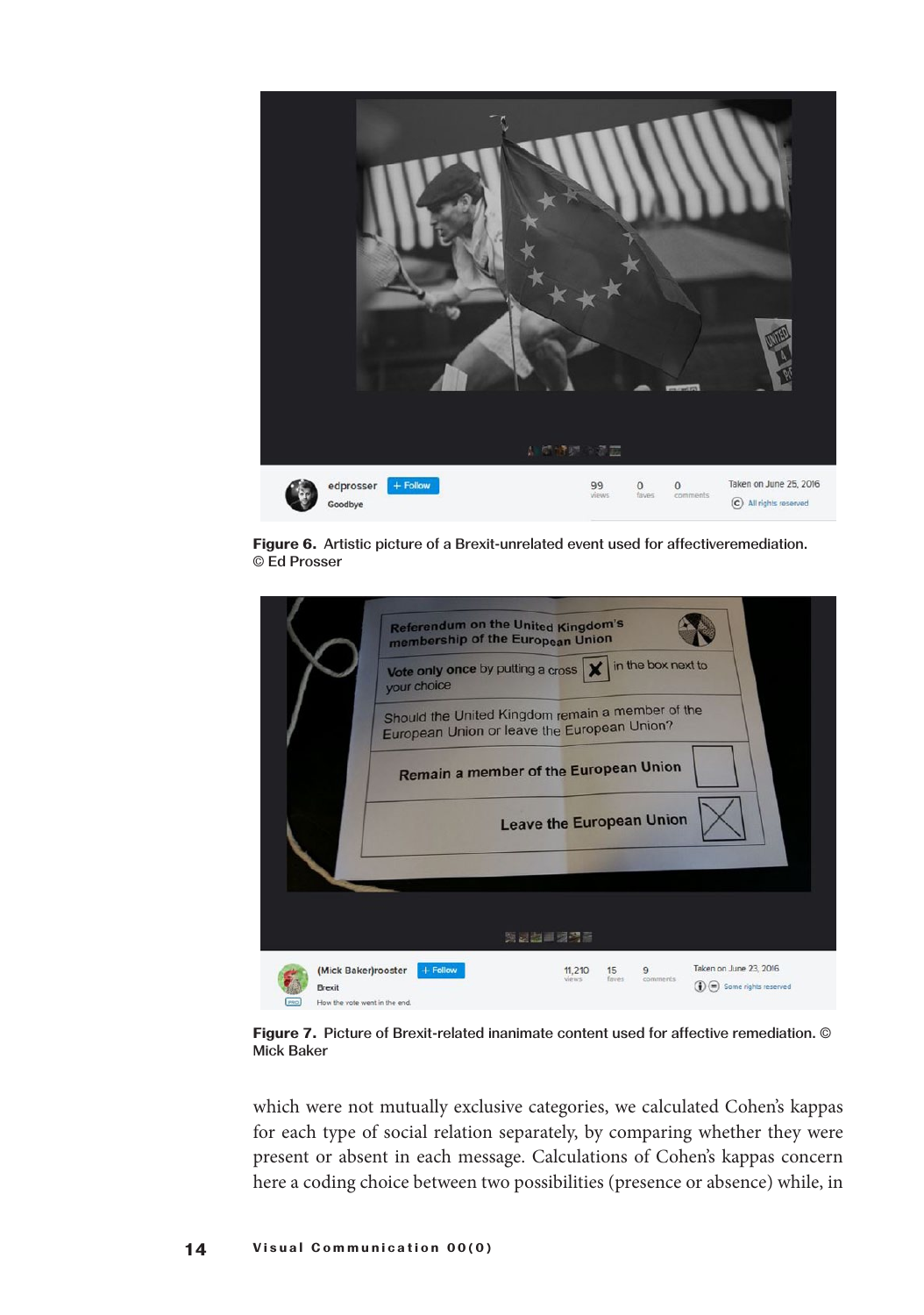reality, the coders selected the present categories among seven possible types of social relations. As Cohen's kappa takes the number of possibilities into account (coded equally, the bigger the choice between possibilities, the higher the kappa), comparing the codings of non-mutually exclusive categories generates kappas that are bound to be lower. Consequently, we consider our kappas as even more satisfactory.

After these calculations, all the posts that were coded differently by the two researchers were discussed to refine the categories again and suppress any ambiguity.

For the analysis of the entire corpus, the posts were divided by language and for each language there was one annotator. To address the issue of single-coding reliability, the total corpus was coded twice with an interval of one month in between the coding sessions. The coding generated identical results, which confirmed the reliability of the categories (Kouper, 2010). During the coding and analysis process, ambiguous posts in any of the five corpora, i.e. when researchers hesitated about the most relevant category, were discussed among researchers.

### **RESULTS**

All the 5877 images of the corpus were analyzed separately. The results are presented for weighted corpora in English, Spanish and Italian. In these weighted corpora, we take one image per series into account (weighted corpus). These series are sets of photographs taken at the same place by the same person during a short period of time and comprise the same titles and descriptions. Most series are compiled in albums on Flickr and consist of dozens of photographs. A typical example of this is a series of 50 pictures of an anti-Brexit march taken and shared by one Flick member. The weighted corpora prevent us from awarding disproportionate weight to images taken in series and invite us to show the various modes of participation in these public spaces on Flickr to their best advantage. There was no weighted corpus needed in French and in German, as these corpora do not contain images in series. Weighted corpora were used in English (2229 posts), Spanish (67 posts) and Italian (88 posts).

## Ideational function: the connection with Brexit

Table 3 reveals that over one quarter of the posts in English are not directly related to Brexit, neither through the image nor through the text. This proportion is, in fact, close to the one for posts in German and Italian, whereas such posts do not achieve 10 percent in Spanish and are nearly non-existent in French. In these indirectly-related posts, Brexit is used either as a general context for other topics (Brexit bikes for instance) or is included without any apparent reason in everyday life posts that these Flickr members share on the platform. Since we coded an explicit connection between the image and Brexit, some of them may have been assessed as lacking a connection while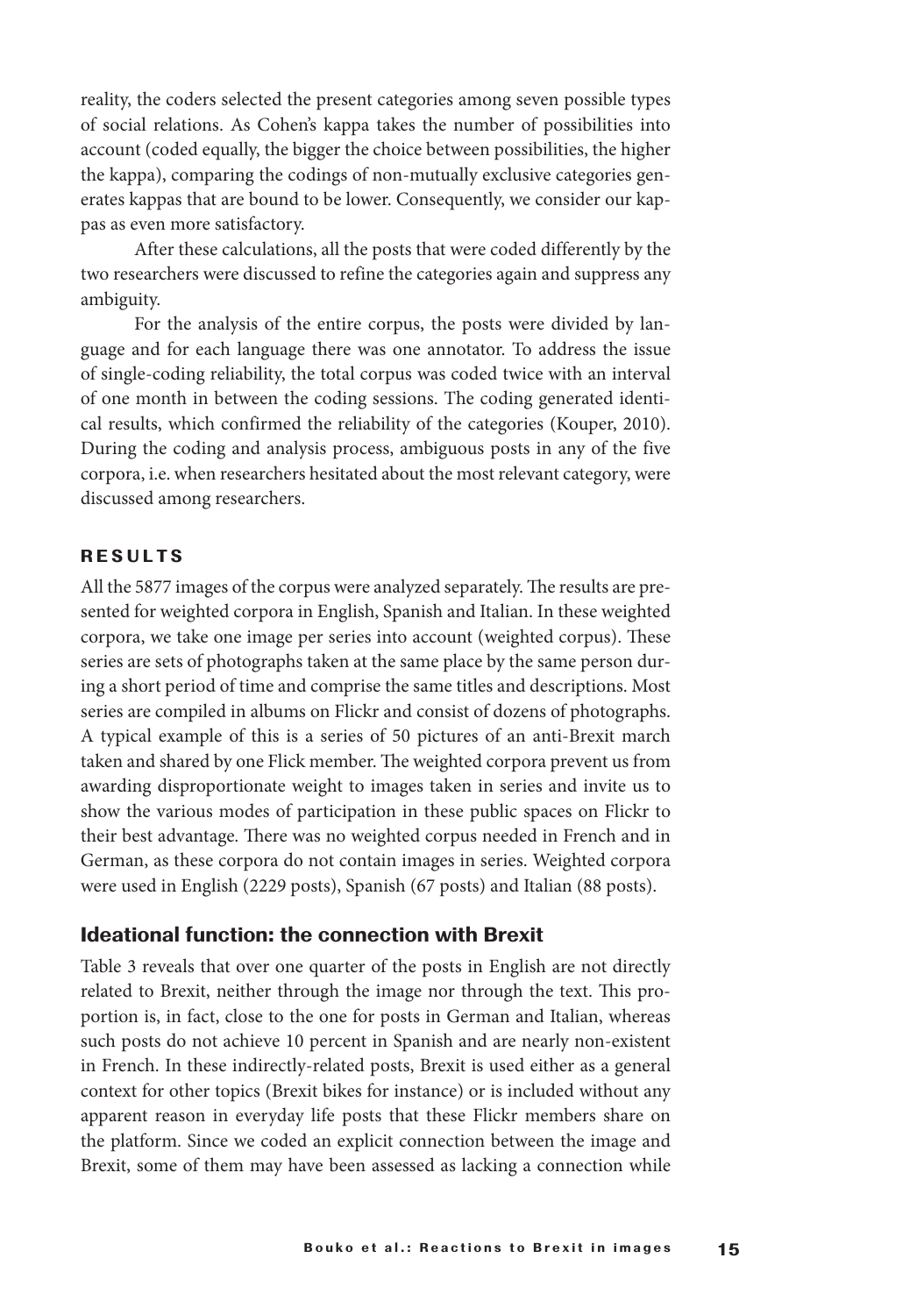

## Connection with Brexit (%)

Figure 8. Types of connection with Brexit (weighted corpora in English, Spanish and Italian).

such connection might exist in the authors' minds. Given that the link was not apparent for the researchers, it would probably not be apparent for the other Flickr members either.

## Ideational function: point of view on Brexit

Figure 9 shows that undetermined and negative points of view are much more prevalent than positive ones. Posts with undetermined points of view occur in 40–50 percent of the cases in English, French, Italian and German, and prevail in Spanish (80%). One might consider that the several anti-Brexit demonstrations and marches could partially explain these results, as images of these events were numerously shared on Flickr, but this explanation is only valid for the corpus in English, as most Brexit-related events took place in the UK. While positive content dominated social media during the referendum campaign in the UK (see Methodology), it does not even achieve 10 percent in the English, French, Spanish and Italian corpora and only reaches 11 percent in the German corpus. The high rate of undetermined points of view illustrates that Flickr is not a platform where individuals systematically defend fixed positions.

# Ideational function III: types of visual content shared on Flickr

Figure 10 presents the distribution of the types of visual content. First, it shows that Brexit-related and unrelated indexical pictures are the main categories. Together, these two categories hardly reach 50 percent of the corpus, which implies that Flickr's function of image repository is central but never prevails. Second, four categories reach close results: symbolic or metaphorical images, narrative images (cartoons for instance), user-generated content and catch-all images. A third set of four categories bring up the rear, each never achieving 3 percent.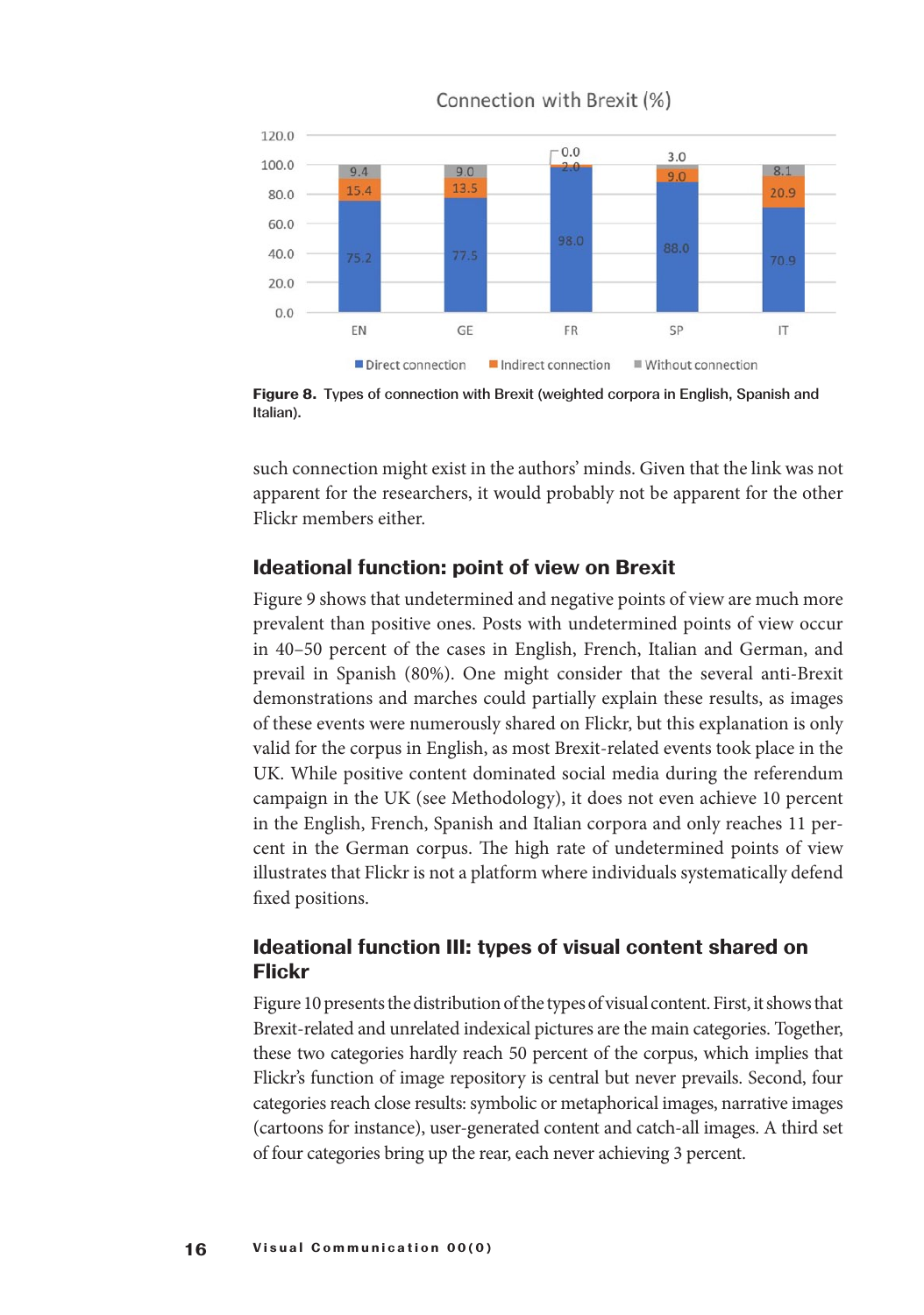

Figure 9. Points of view on Brexit (weighted corpora in English, Spanish and Italian).

Brexit-related and unrelated indexical pictures are also prevalent in the German corpus. As in the English corpus, a distinction can be drawn between two sets of categories according to their frequency, namely diagrams, symbolic, narrative images and user-generated content on the one hand, and catch-all images, journalistic content or cultural artifacts on the other. The category 'other' mostly comprises Brexit-unrelated advertisements. In slightly different proportions, this balance between the categories is also observed in the corpus in French. Subversive content is more prevalent than in other corpora, as narrative images (mostly cartoons) and user-generated content account for over 30 percent together. The Spanish corpus is exceptional in that it contains a relatively high percentage of screenshots of journalistic content (headlines, news articles or TV shows). Indexical pictures that are related or unrelated to Brexit are the second most frequent category. Finally, in the Italian corpus, user-generated content and metaphorical pictures are the most prevalent categories, followed by four other categories: Brexit-related indexical pictures, catch-all images, narrative images and, to a lesser extent, Brexitunrelated images. Surprisingly, the Italian corpus does not contain any journalistic content, namely pictures of headlines, etc.

# Interpersonal function: types of social relations

Lastly, we analyzed the types of social relations that the posts enhance. In other words, what types of inter-individual exchanges are constructed to express oneself about Brexit, between authors and potential readers? As we mentioned in our methodology, we did not focus on the authors of the posts' real intentions, which we do not have access to, but on the types of social relations that the posts' readers can identify. The first diagram represents the results of the English corpus. Since the types of social relations are not mutually exclusive, the total percentage is higher than 100 percent.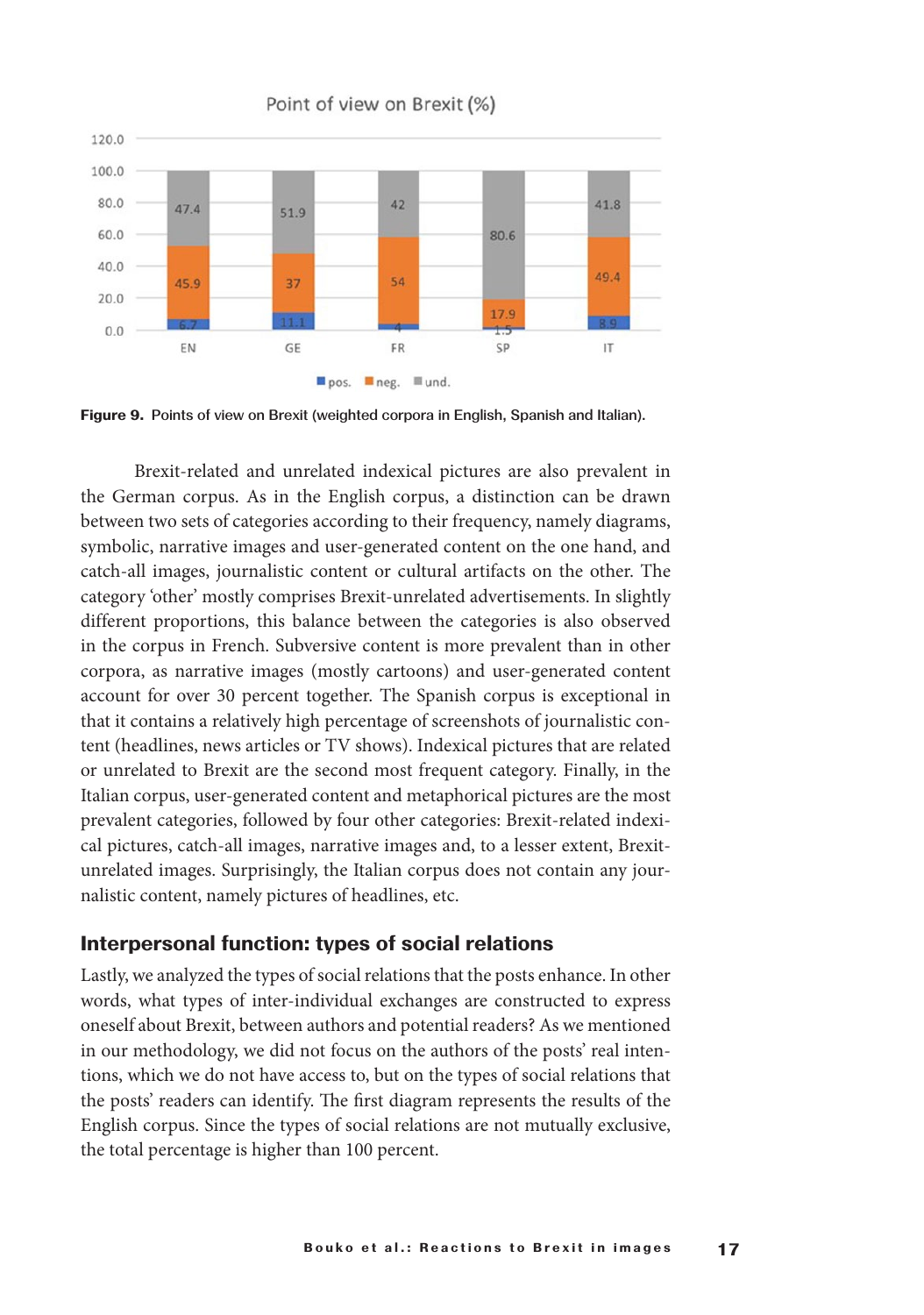| 50                 |                        | $\blacksquare$        | GE   | <b>FR</b> | <b>SP</b> | F       |
|--------------------|------------------------|-----------------------|------|-----------|-----------|---------|
|                    | and graphs<br>Diagrams |                       | 9,9  |           |           | 0       |
| related<br>Brexit- | ndexical               | phot.<br>31,8<br>25,9 |      | 28        | 25,4      | 11,4    |
| Brexit-            | unrelated<br>phot.     | 21                    | 22,2 | 14        | 23,9      | 8,9     |
| Metaphorical       | or symb.<br>Images     | 12,3                  | 7,4  | $\infty$  | 7,5       | 19      |
| Narrative          | images                 | 7,6                   | 6,2  | 14        | G         | $11,4$  |
| User-              | generated<br>content   | 8,4                   | 7,4  | 18        | 3         | 31,6    |
| Catch-all          | images<br>media        | 8,2                   | 3,7  | 14        | 3         | $11,4$  |
| Journalistic       | content                | 6,8                   | 4,9  | 2         | 22,4      | $\circ$ |
| Cultural           | artifacts              | 0,9                   | 1,2  |           | 1,5       | 1,3     |
| Other social       | media                  | 0,9                   | 1,2  | 0         |           | $\circ$ |
|                    | Other                  | 0,2                   | 9,9  | $\circ$   | 4,5       | 5,1     |

Types of visual content (%)

Figure 10. Types of visual content shared on Flickr (weighted corpora in English, Spanish and Italian). Figure 10. Types of visual content shared on Flickr (weighted corpora in English, Spanish and Italian).

EN GE FR SP IT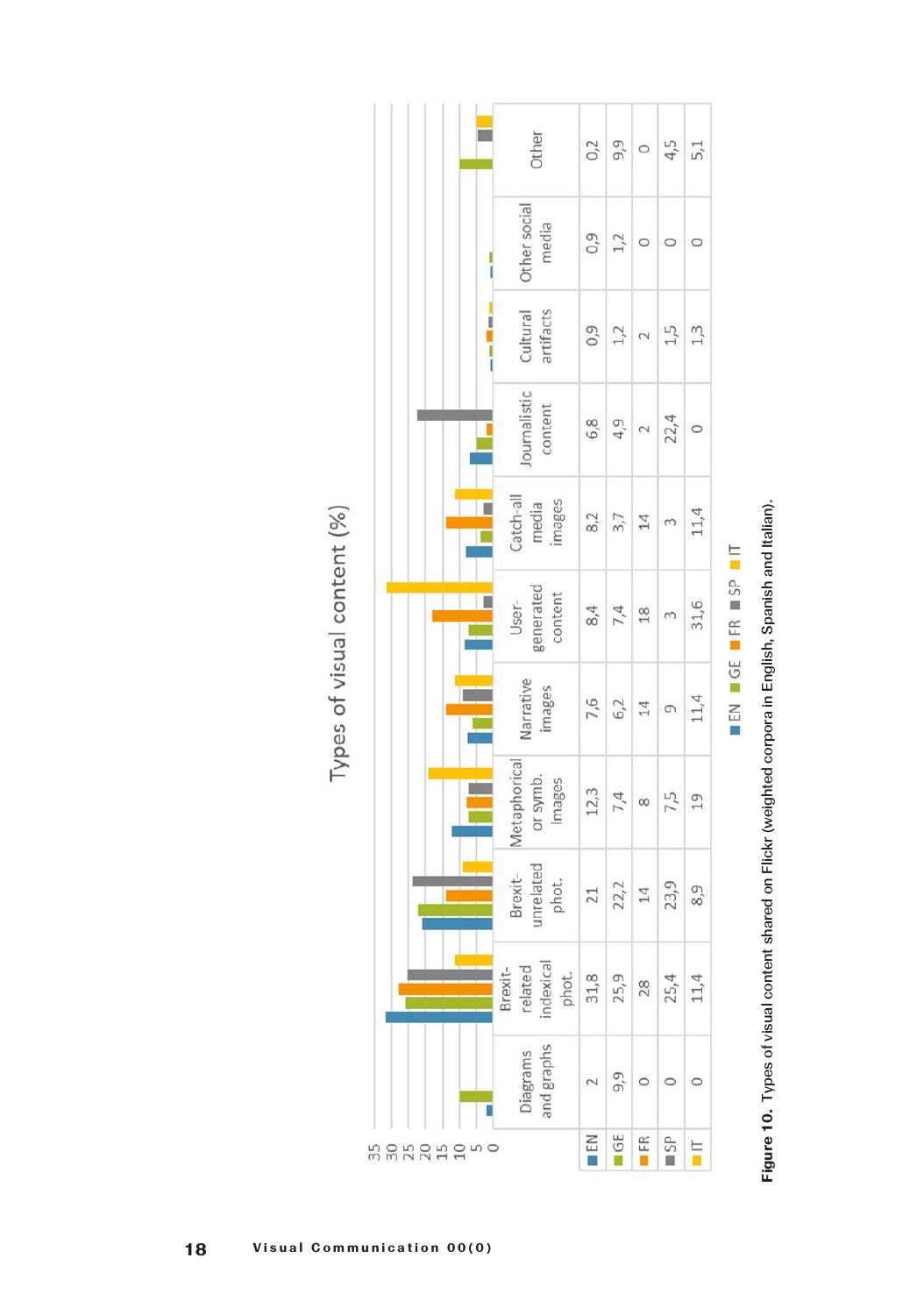Similar to Figure 10, which showed the high rate of indexical pictures, Figure 11 highlights to what extent the function of eye-witnessing is important but not predominant. Significantly, these results confirm that Flickr fulfils roles other than image repository. Next, the category of self-expression occupies an important role but is not observed in the majority of posts (42%). As the analysis revealed (see Figure 9), the ideational function related to the point of view on Brexit illustrated that Flickr was not a dividing platform; the results related to the types of social relations further underlines this as they show that self-expression is a current but not systematic practice. Around 22 percent of the posts fulfill the function of information sharing. The lion's share of this information comes from professional media. Some individuals share personal knowledge but this is a very peripheral practice. The relatively high rate of the 'playful' type of social relation might be surprising as such content is not based on indexical pictures, central to Flickr, but mainly on cartoons and user-generated content. Around 11 percent of the posts share artistic content. Most of them are aesthetic pictures, like aesthetic pictures of anti-Brexit demonstrations, for instance. Around 11 percent of the posts are meant to share personal moments, like pictures of garden flowers 'to take away the Brexit pain' or meals celebrating the victory of the Leave campaign. The category 'affective remediation' was identified in less than 2 percent of the corpus (in 4% of the posts with an undetermined point of view). Surprisingly, such posts did not appear primarily in the days directly following the referendum results, but were present in the four weeks of collating our corpus. One could indeed except that such affective posts would occur more frequently just after the announcement of the referendum's results, as immediate reaction.

The results for the German corpus confirm the predominant uses of eye-witnessing and self-expression, especially in posts in favor of Brexit. Information sharing and play form the second set of popular types. Sharing personal aspects or artistic content achieve similar results in comparison with the English corpus. Affective remediation is slightly more frequent than in the English corpus. In the French corpus, self-expression is the predominant category. Play is the second most popular category, followed by eye-witnessing. The results for the Spanish corpus show significant differences: in the Spanish corpus, information-sharing is the predominant category, while eye-witnessing, play and self-expression form a set of secondary categories. Sharing personal aspects also appears rather often. In the Italian corpus, more posts fulfill several functions at the same time. Information-sharing and self-expression are predominant ones, as well as play, which achieves its highest level in the Italian corpus, in comparison with the other corpora. Eye-witnessing can be considered a secondary category, together with sharing personal aspects. Affective remediation and sharing artistic content are peripheral categories here.

In all corpora, self-expression is usually absent or very limited when posts share information. In some cases, pictures of headlines or TV programmes fulfil the function of eye-witnessing, as they are used to testify the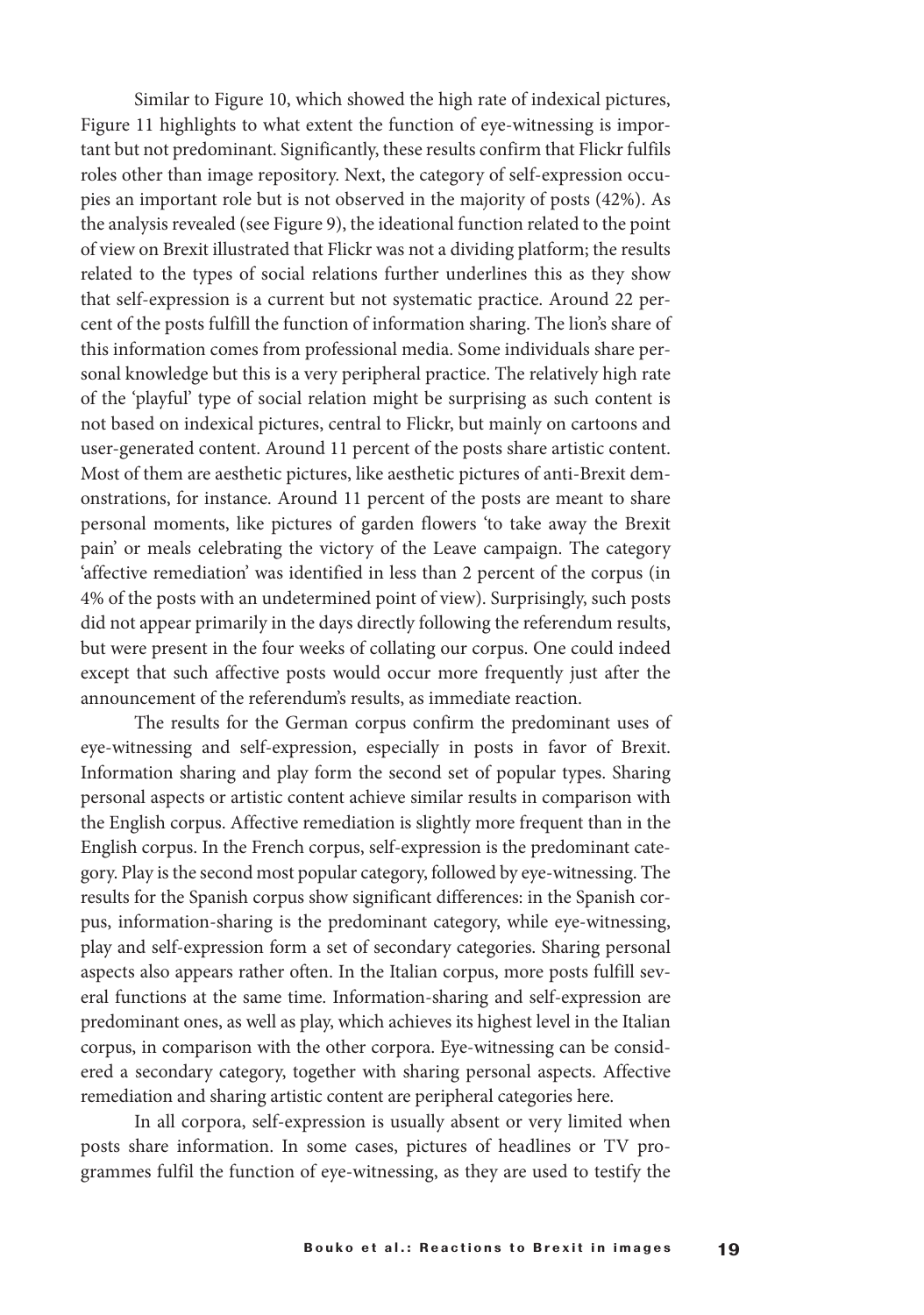

Figure 11. Types of social relations (weighted corpora in English, Spanish and Italian).

Figure 11. Types of social relations (weighted corpora in English, Spanish and Italian).

Types of social relations (%)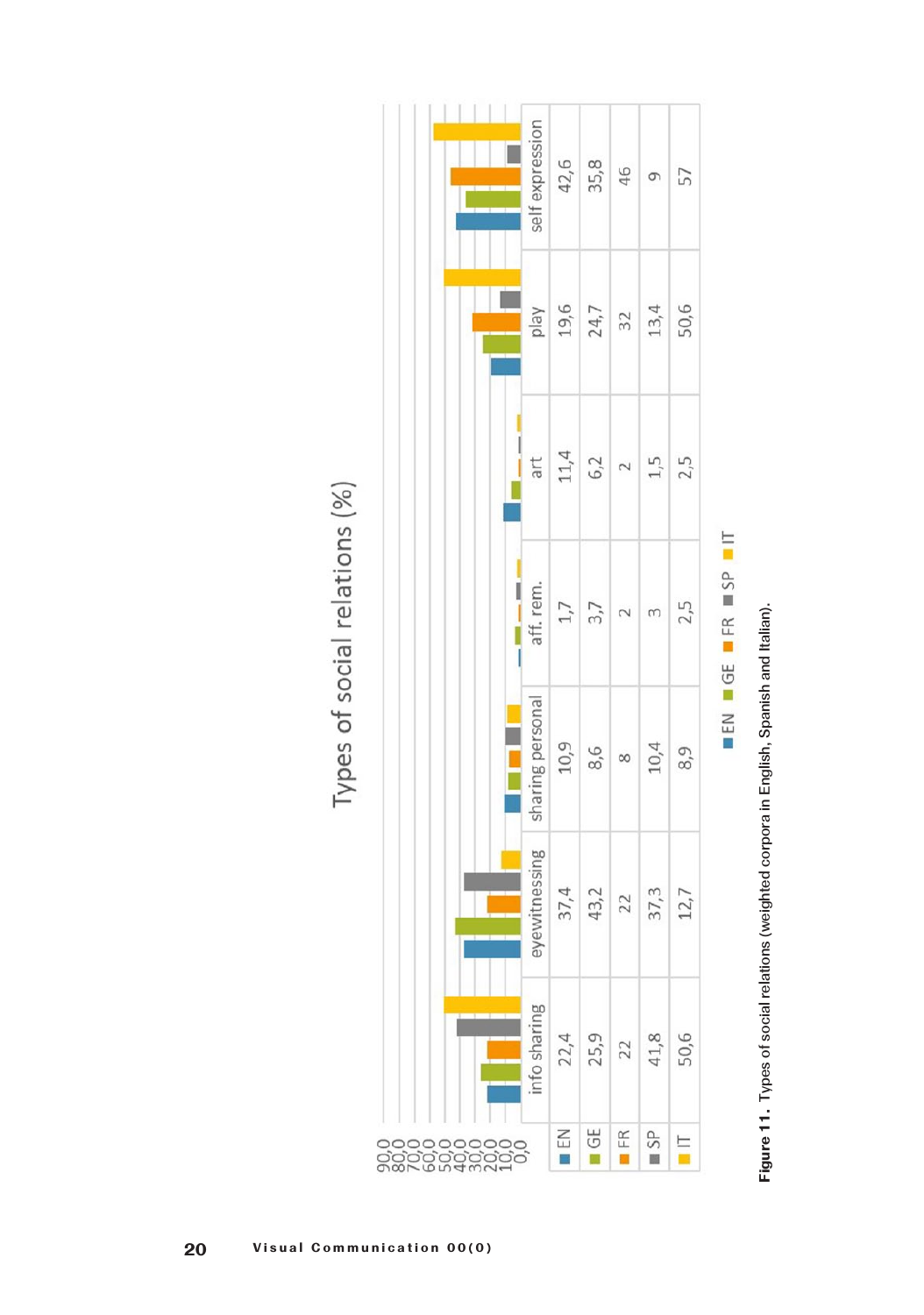authors' experience of Brexit. For instance, one post contains the screenshot of TV news and the comment 'watching the Brexit results'. In such cases, the post is not meant to share information – the TV screenshot does not contain any concrete information anyway – but to share the Brexit experience that the author is spending time in front of the television.

# Localization through ideational and interpersonal functions

Our corpora are exhaustive but rather small for German, French, Spanish and Italian. In order to identify further language-based differences, we therefore complemented our quantitative results with a qualitative approach. In his study on headlines, Garcia Blanco observed a tendency to 'localize' Brexit in the French, Spanish and Italian press by focusing on Brexit from a national perspective (see section 3). A qualitative analysis of our multilingual corpus revealed a similar trend, and it allowed us to identify four types of localization.

1. Localization through public and private events

Unsurprisingly, indexical pictures of public and, even more so, of private events show localization processes: in the English corpus, the main type of Brexitrelated pictures concerns public events that took place in the UK (demonstrations, marches). Similarly, the indexical pictures of public events in the French and the Italian corpora show scenes of Brexit London. However, in some cases, the comments accompanying these pictures connect the Brexit events to the local context. For example, the picture of a demonstrator's board poking fun at Boris Johnson is given 'Borisconi' as title, as an allusion to former Italian Prime Minister Silvio Berlusconi. Eye-witnessing British events is thus sometimes used as an opportunity to express oneself about one's own country.

In addition, localization is found in pictures of private events organized in Spanish-, French-, and German-speaking countries. Some private events focus on the consequences of Brexit for citizens of specific nations (for instance for Ecuadorian nationals residing in the UK), while others are meetings of politicians in which Brexit is discussed as an issue influencing national political affairs.

2. Localization through inanimate content

In the English corpus, no matter how diverse the inanimate content is (political material such as badges and leaflets, Brexit-related street art or written messages in the public space, comments on black boards of restaurants and pubs, newspapers spotted by pedestrians or commuters), there is generally a clear link with the UK. In the other subcorpora, some posts of inanimate content topicalize Brexit without any markers of localization, while others do make a clear reference to the national context. For instance, the German cor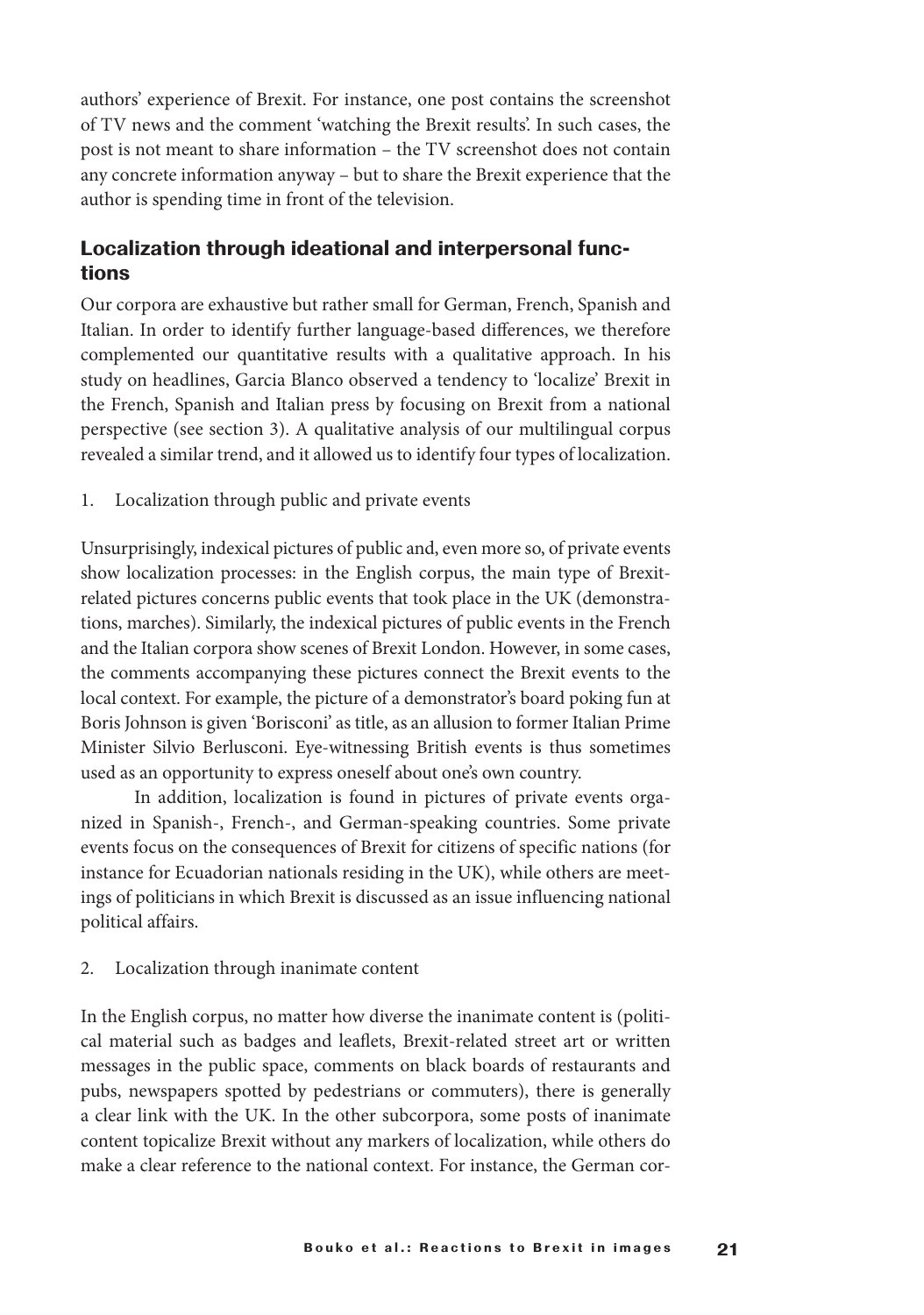pus contains a picture of an advertisement on London streets that portrays Berlin as the place to be for companies in a post-Brexit era, and the Spanish corpus contains a similar post showing a London tourist bus which displays the promotional text 'Madrid will be there for you', thus persuading companies to invest in the Spanish capital. In a similar vein, the French corpus contains cases of London-based inanimate content with comments establishing a connection to French politics, as in the post which shows a board in the street mentioning 'happy now? … Idiots' and to which the post's author gave Sarkozy's famous dirty talk 'Casse-toi pauv' con… #brexit #europe #hangover' as title ('Sod off, you prick!', our translation), which now belongs to French common ground. Finally, some Italian posts share pictures of inanimate content related to Italian demonstrations about fascism, where Brexit is integrated in the comment as a peripheral topic.

#### 3. Localization through caricatured political contexts

In the English corpus, British politicians (e.g. Boris Johnson, Nigel Farage, Theresa May) are recurring characters in cartoons as well as in user-generated parodies and spoofs of popular culture: Theresa May's cabinet in Lego blocks or Brexit at Tiffany's, etc. In the other corpora, localization is very frequent in that it presents local politicians who are either active on the national or on the EU level in caricatures. In the French corpus, for instance, the unionist Philippe Martinez is mocked for playing a role in Brexit. Many cartoons and user-generated spoofs in the Italian corpus feature Italian politicians such as the Italian president of the Central Bank Mario Draghi or the former Italian Prime Minister Matteo Renzi. Similarly, the German corpus contains a professional cartoon portraying Theresa May and Angela Merkel. In the Spanish corpus, we also find an example in which not local politicians, but local politics, are targeted. A comment to a political cartoon establishes a direct connection to the Mexican economic and political context: 'Between what is happening now and what will happen in future, we no longer know which one will attack us first #Oaxaca #Brexit #Dolar and #Petroleum' (our translation).

#### 4. Localization through news

Pictures of headlines, news articles or TV programmes, which mostly meet the requirement of information-sharing (sharing the various editorial approaches to Brexit with the Flickr community), are often localized by the fact that journalistic content of local news media is shown, for instance screenshots of German YouTube videos in the German corpus, and posts showing French media and addressing French political reactions to Brexit in the French corpus. Localization of this kind is much less frequent in the Spanish corpus, which – with the exception of two posts referring to the Spanish-language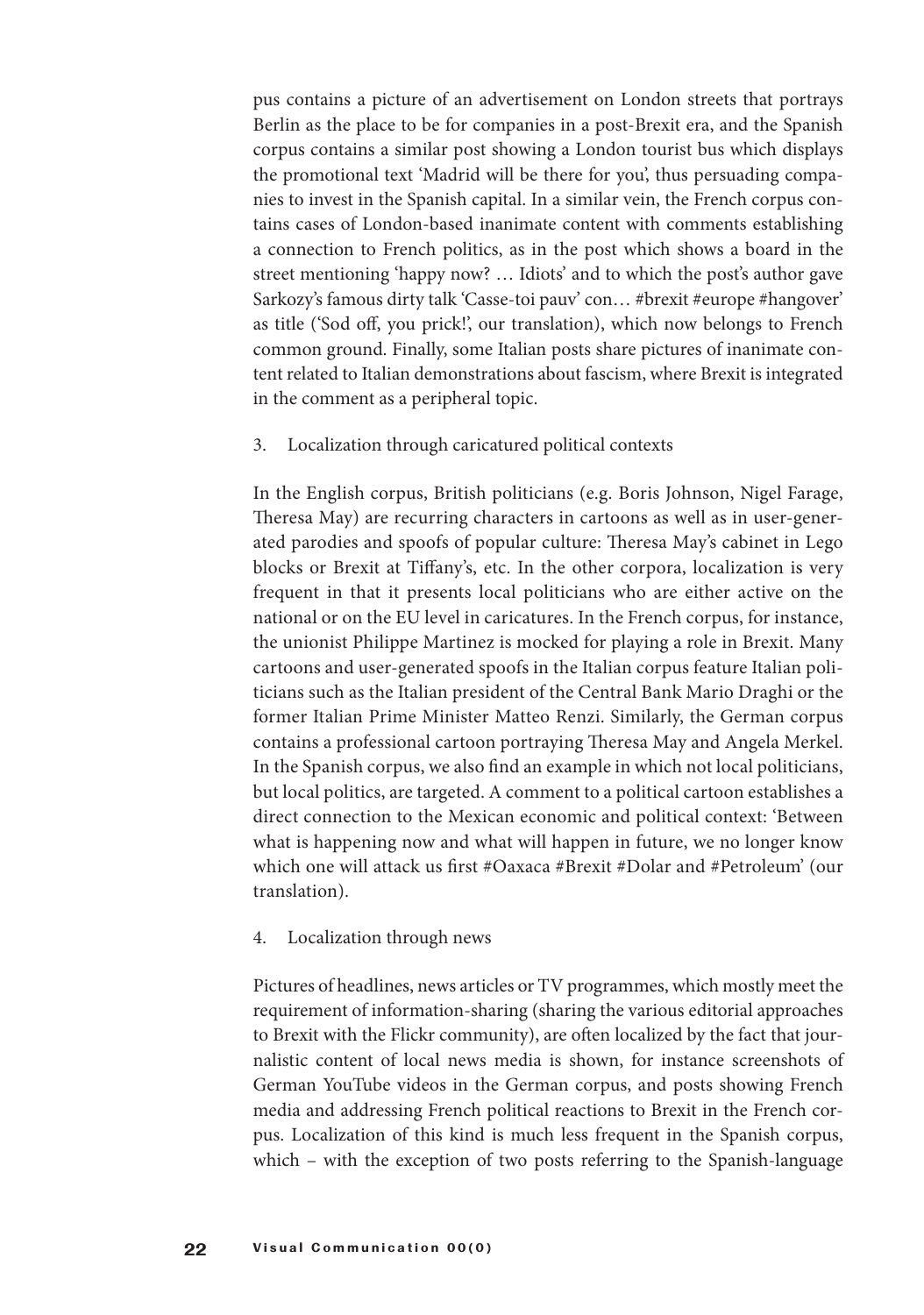press – mainly contains journalistic content referring to UK headlines. In addition, journalistic content in the Italian corpus connects Brexit to other nationalistic movements in the EU, such as in a post showing Marine Le Pen during a political meeting of the Front National, with the text 'The European Union is still shaken by what happened on Thursday in Britain. The referendum on Brexit continues on: <www.diggita.it/v.php?id=1543596>' (our translation). In those cases, opinions on Brexit rise above nation-based concerns in favor of European issues.

While many posts in our corpora in German, French, Spanish and Italian show one or several of the four localization types, a substantial proportion do not illustrate local approaches to Brexit. Unlike Garcia-Blanco, who identified a clear majority of local-based Brexit headlines, our corpora reveal more balanced proportions. Interestingly, none of the posts that include a metaphorical picture approach Brexit news by relating it to specific local content. This might be due to the function of metaphorical pictures, which are used by citizens to express how they feel about Brexit from a general perspective, without expressing substantiated opinions in the title and description sections. The most recurrent metaphors include flags, closed fences, objects floating or diving, signs of exit (like Figure 3), stormy or cloudy weather, broken objects, planes leaving and dawn, which illustrates a rich variety of forms of cultural citizenship staging separation, catastrophe, uncharted future or exit. In some posts, the metaphor is explicitly identified as a visual representation of the authors' points of view. For example, a post comprises a picture of closed fences and the following text: 'What the oncoming Brexit feels like to me. Britain as a Gulag where the hangers and floggers have taken over for their selfish interests. (From the Leisure Land Mini-Golf installation by Doug Fishbone at QUAD, Derby).'

The identified difference between metaphorical posts and other types of posts suggests that citizens do not focus on local considerations when they express mere affective points of view on Brexit. Localization appears when more rational and substantiated arguments or information come to the forefront, especially about the impact of Brexit. In such cases, localization particularly appears through connections with local politicians or in local economic or political contexts.

### **DISCUSSION**

Our quali-quantitative content analysis offers the following insights about affective, personalized and cultural citizenship (see section 2). Firstly, affective citizenship particularly appears in three types of social relations. Expressing personal points of view is, of course, the most common category for coding affect-loaded reactions, sometimes through pictures of personal aspects of life. Such a category illustrates the extent to which Flickr members share their emotions, personal analyses, fears or hopes through multimodal posts. Play is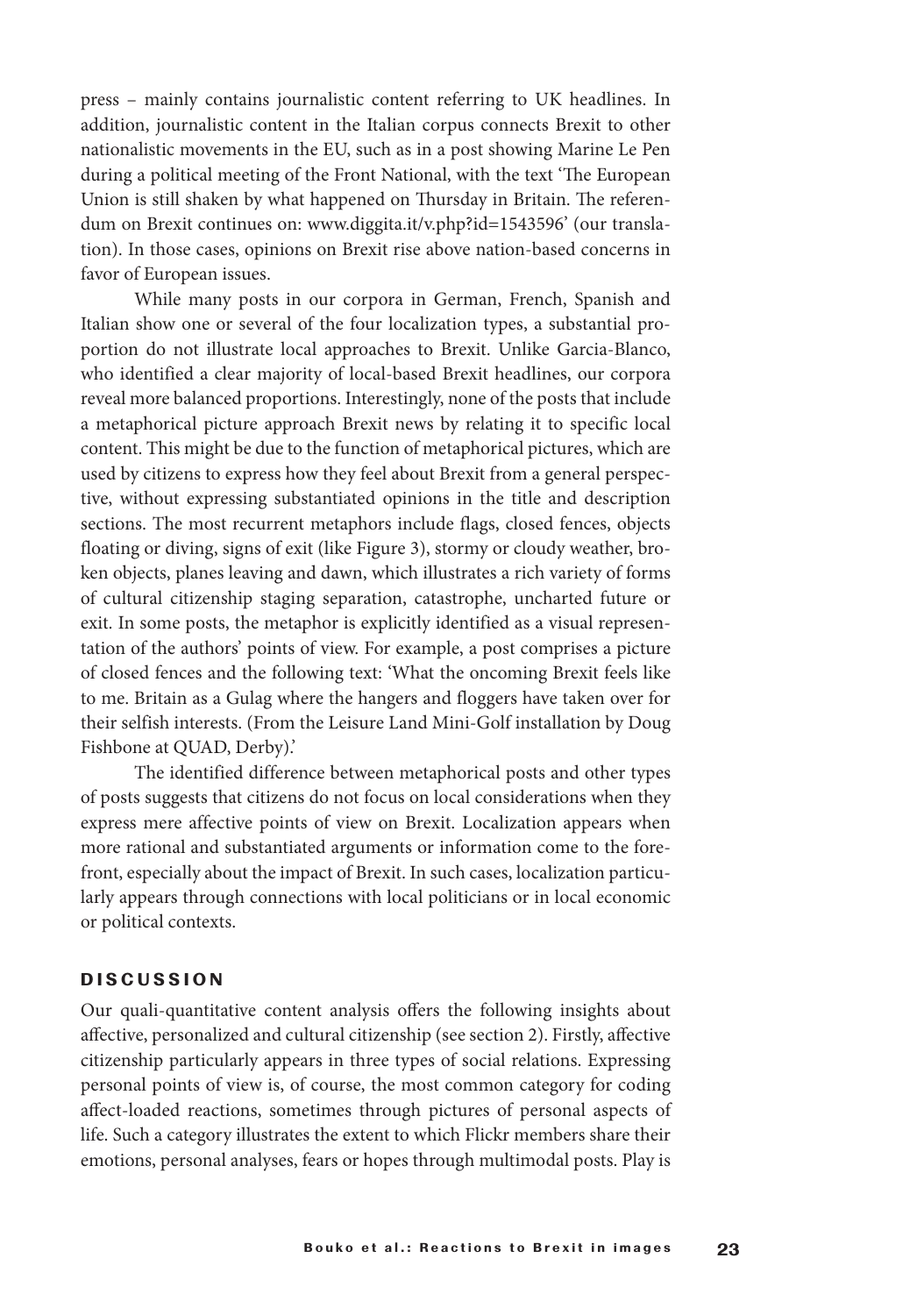also a common category to code such content on social media. Interestingly, our category of 'affective remediation' allowed us to identify affective reactions that are not systematically labelled in explicit emotions, as Papacharissi (2015) suggests when she insists on the intensity of the experience, which gives substance to the emotions felt:

Affect provides and amplifies intensity because it increases our awareness of a certain mind or body state that we, as adults, learn to label as particular feelings and express as a given emotion. Without affect, feelings essentially do not 'feel', for it is affect that provides the intensity with which we experience emotions. (pp. 22–23)

Affective remediation seems to be a way for citizens to express their feelings of being counted, in the turmoil of major events that upset them.

Secondly, personalized citizenship is illustrated in indexical pictures but also in other practices. Unsurprisingly, Brexit-related indexical pictures are predominant in most of our corpora. Such practices are anchored in daily life, far from any activist ambitions, and can be considered ordinary citizen journalism, in line with Mortensen's (2011) and Highfield's (2016) insights and personalized citizenship (see section 2). Sharing home-made pictures of media (Brexit-related headlines or TV shows, etc.) appears to illustrate the shift in the types of eye-witnessing identified by Mortensen (Mortensen, 2011: 70, in Vis et al., 2014: 388). For Mortensen, hyper mediatization and continuous reporting imply that events can be eye-witnessed without being in the physical space and instead via images of these events shared in the media. Retweeting the image of an event seen on Twitter is also considered eye-witnessing, for instance. For Vis et al. (2014: 389), on Twitter, 'These spectators can then mark their own acts of eye-witnessing by retweeting the images.' On Flickr, individuals do not just forward images present on social media but make pictures of media content present in the public space themselves to share them in the virtual public space. This type of eye-witnessing creates a *mise en abyme* ('I make a picture of myself observing an event presented inside media reports') and thus highlights the status as observer of the photographer: As Berger (1972: 180) observed, photography 'is the process of rendering observation self-conscious'. This observation is even more relevant when what is documented in the photograph is partly the status of the image-maker as a media spectator. Here, the eye-witness is both a spectator of mainstream media news and an image-maker' (Vis et al., 2014: 395). These indexical pictures of inanimate content are 'images of mediatisation' (Gunthert, 2015: 49). Gunthert notices that, in images of the London bomb attacks in 2005, for example, the amateur photographers do not focus on the tragedy itself but on the circulation of information: boards in the underground which announce delays, people making phone calls, pictures of media content, etc. Of course, most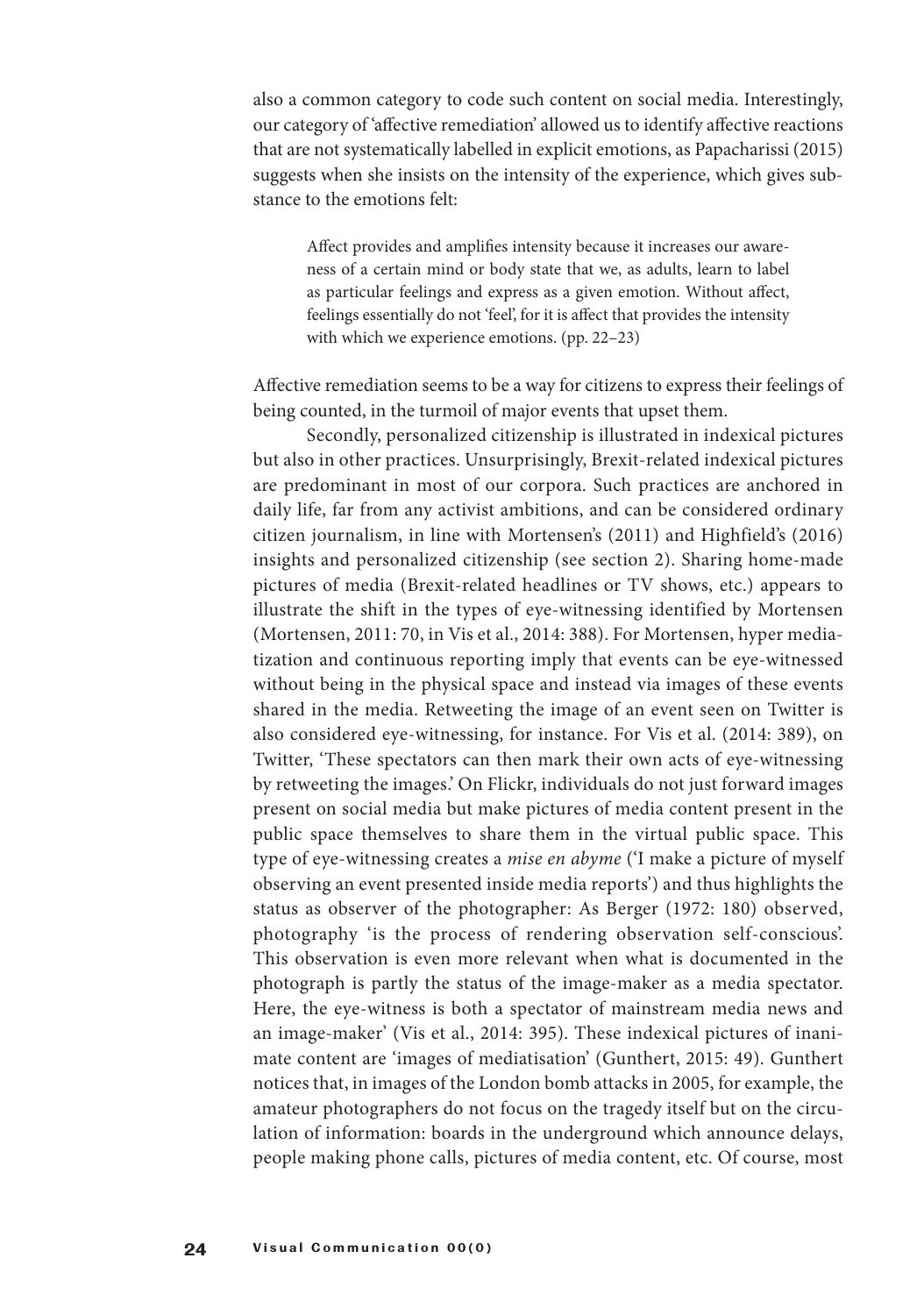people do not have a ringside seat of the tragedy; they experience it through indirect consequences (delays, chaotic urban atmosphere, etc.) which they provide traces of. In the case of Brexit, which is not a visual event per se, people also keep traces of the visual signs that they encounter in their daily routines in the public space.

Thirdly, despite their high number, the proportions of indexical pictures are below what might be commonly expected by those who consider Flickr as an image repository. Our corpus analysis has revealed to what extent other types of visual content, such as user-generated content, symbolic and narrative images are also often shared on Flickr. Sharing creative content in a cultural public sphere (Burgess et al., 2006) also has its keen supporters on Flickr. This form of cultural citizenship illustrates how this type of social media platform hosts various types of visual content which enhance a real public space, beyond mere uploads of personal pictures.

Besides, our comparison of posts in five languages reveals that these three forms of citizenship are used to approach Brexit both from a more general and more localized point of view. Localized approaches are particularly common in posts that go beyond affect to rationally look at the consequences of Great Britain's choice to leave the EU. Therefore, these results are in line with Martel (2014), who highlights to what extent the global internet also leads to a multitude of local territories.

### **CONCLUSION**

Our research focused on citizens' reactions on social media after the announcement of the referendum results, expressed in multimodal posts on Flickr. For this analysis, we elaborated a quali-quantitative, finely-grained content analysis framework, which offers insights into automated methods used for computational linguistics or networks that analysis cannot deliver, especially when dealing with visual content. To conclude, we wish to outline three limitations of our research, without depreciating the insights we provide.

Firstly, our analysis only concerns the macro level of tag- and keywordbased exchanges ('Brexit'); it did not focus on the micro level of interpersonal communication (the replies to the posts) nor on the meso level of networks (follower–followee relations). Bruns and Moe (2014: 16) highlight how these levels are interconnected and do not exist separately from each other. The analysis of these two other levels would indeed provide complementary insights to our study. It should be noted, though, that the micro- and meso-levels do not seem to be central on Flickr; the posts from our corpus were rarely commented on, for example.

Secondly, only the term 'Brexit' was selected to identify the posts that make up the corpus. If this is the most common and logical expression, we are aware that it does not permit us to gather all Brexit-related posts posted after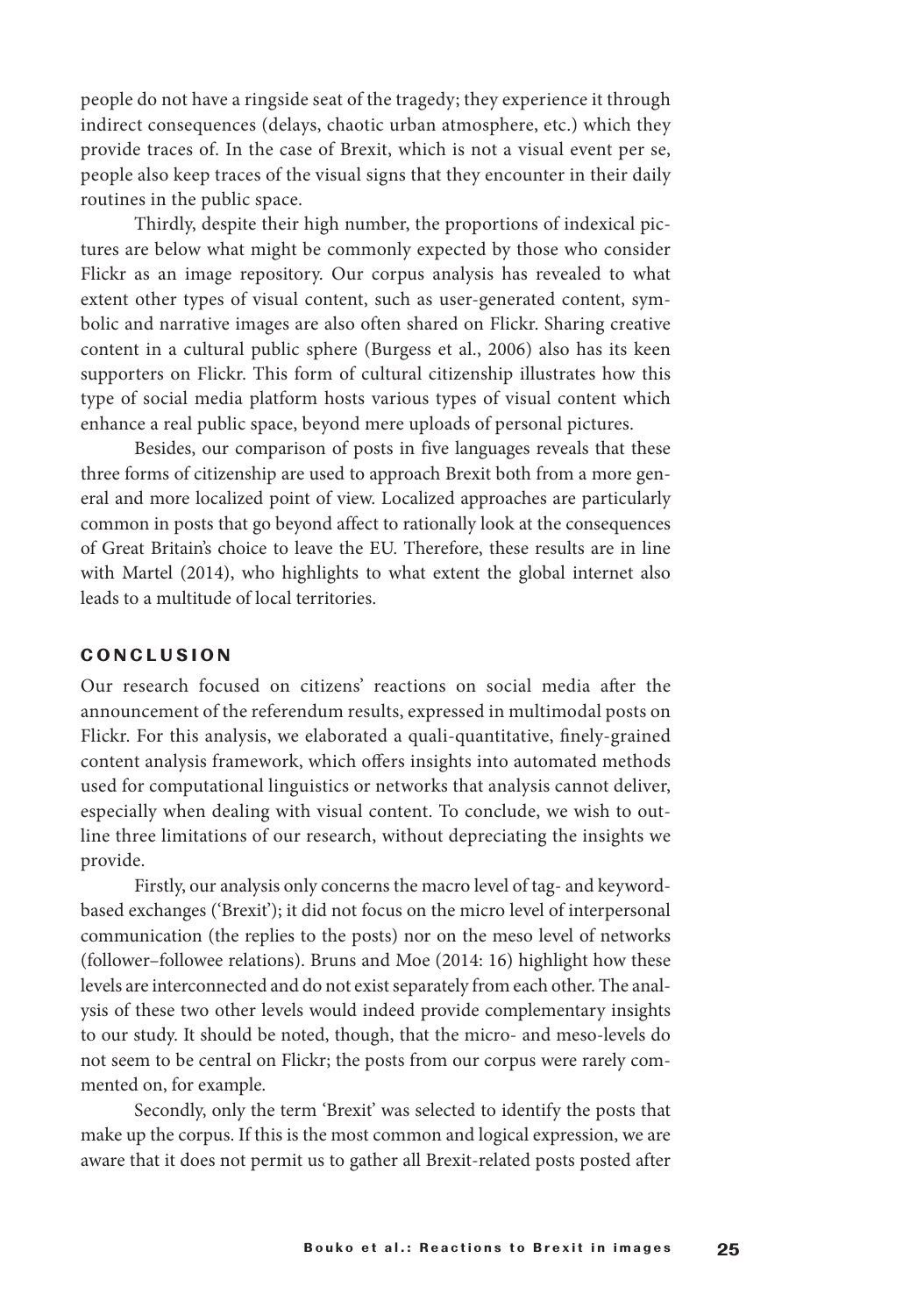the referendum results. Some citizens might have used other keywords and therefore fall between the cracks. This implies that our Flickr corpus may not be totally exhaustive.

Thirdly, and perhaps more importantly, we would like to insist that, from a qualitative perspective, the categorization of human artifacts, such as posts on Flickr, will always remain an operation that reduces complex phenomena to approaching and approximate categories. Therefore, even if our high Cohen's kappas testify to our rigorous methodology, the percentages we obtained are, in our view, primarily relevant in the trends they reveal, rather than in the exact figures they deliver. Nevertheless, we are confident that the fine-grained methodology of multimodal social media posts analysis presented here allows for insights into which roles images play in these messages and which various types of citizenship they illustrate.

Finally, to compare multimodal and citizenship practices in reaction to Brexit on social media, it would be interesting to repeat this quanti-qualitative study on other social media platforms such as Facebook, Twitter and Instagram.

### **A C K N O W L E D G E M E N T S**

The authors would like to thank Mick Baker, Michelle Howe, Colin R Leech, Ed Prosser, Swissbert and Juha van het'Zelfde for their kind authorizations to publish their Flickr posts in this article.

### DECI ARATION OF CONFLICTING INTEREST

The authors declare that there is no conflict of interest.

#### **FUNDING**

This research received no specific grant from any funding agency in the public, commercial, or not-for-profit sectors.

### ORCID i D

Catherine Bouko D <https://orcid.org/0000-0002-4663-7344>

### **REFERENCES**

- Barton D (2015) Tagging on Flickr as a social practice. In: Jones R et al. (eds) *Discourse and Digital Practices: Doing Discourse Analysis in the Digital Age*. Abingdon: Routledge, 48–65.
- Berger J (1972) *The Look of Things: Selected Essays and Articles*. Harmondsworth: Penguin.
- Bezemer J and Kress G (2016) *Multimodality, Learning and Communication: A Social Semiotic Frame*. London: Routledge.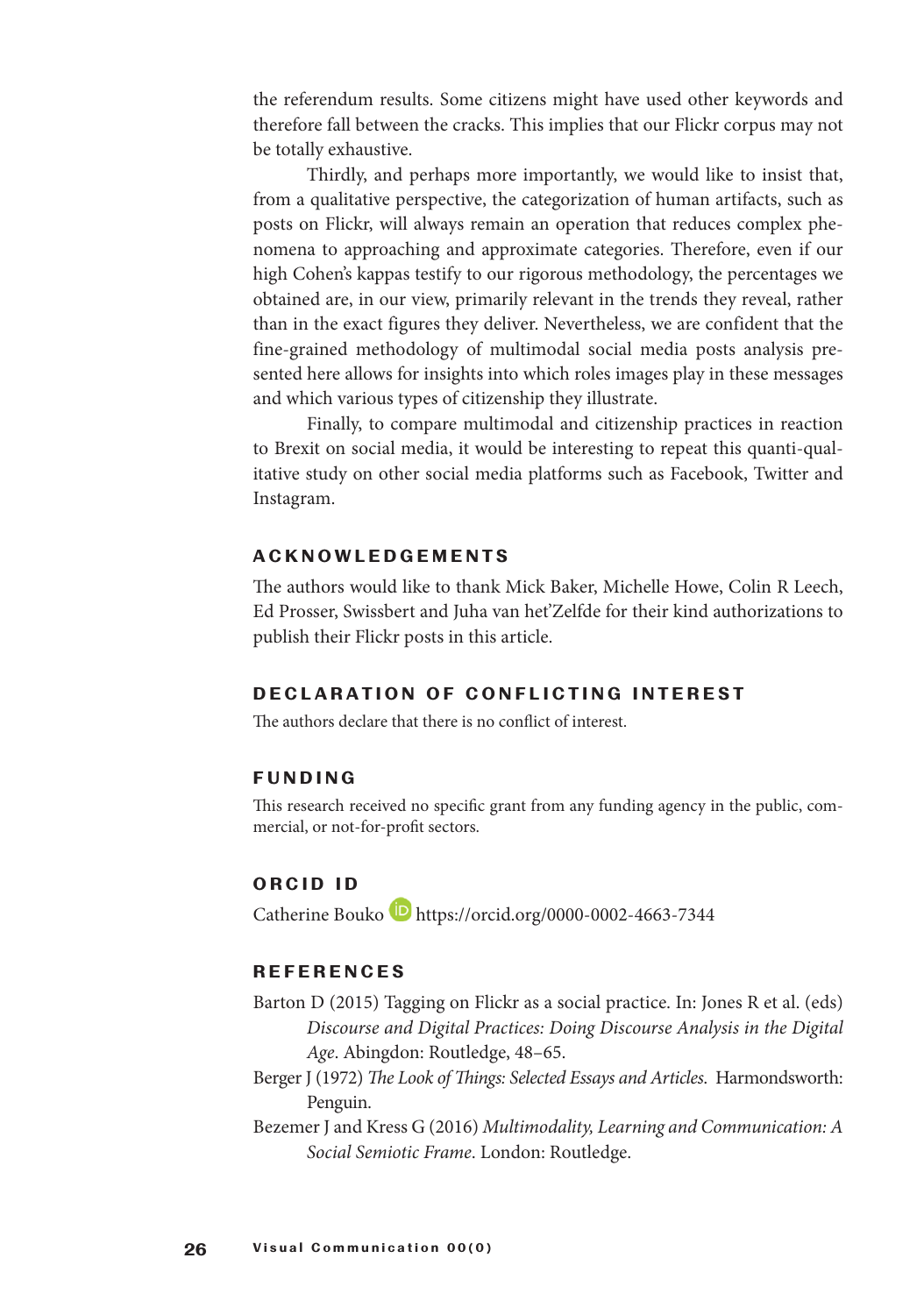- Bossetta M, Dutceac Segesten A and Trenz B (2018) Political participation on Facebook during Brexit: Does user engagement on media pages stimulate engagement with campaigns? *Journal of Language and Politics* 17(2): 173–194.
- Bruns A and Moe H (2014) Structural layers of communication on Twitter. In: Weller K et al. (eds) *Twitter and Society*. New York: Peter Lang, 15–28.
- Burgess J (2011) Image sharing in the #qldfloods. *Mapping Online Publics*. Available at: [http://mappingonlinepublics.net/2011/03/06/image](http://mappingonlinepublics.net/2011/03/06/image-sharing-in-the-qldfloods/)[sharing-in-the-qldfloods/](http://mappingonlinepublics.net/2011/03/06/image-sharing-in-the-qldfloods/) (accessed 9 December 2017).
- Burgess J, Foth M and Klaebe H (2006) Everyday creativity as civic engagement: A cultural citizenship view of new media. In: *Proceedings Communications Policy & Research Forum*. Sydney, September 25–26. <https://eprints.qut.edu.au/5056/>(accessed 4 June 2018).
- Connock A (2017) Social death: How did millennial liberals lose history's lost digital elections. In: Mair J et al. (eds) *Brexit, Trump and the Media*. Bury St Edmunds: Abramis Academic, 24–30.
- Deuze M (2006) Participation, remediation, bricolage: Considering principal components of a digital culture. *The Information Society* 22: 63–75.
- European Commission (2012) *Special Eurobarometer 386: Europeans and Their Languages*. Brussels: Directorate-General for Education and Culture, Directorate-General for Translation and Directorate-General for Interpretation and Directorate-General for Communication. Available at: [http://ec.europa.eu/commfrontoffice/publicopinion/archives/ebs/](http://ec.europa.eu/commfrontoffice/publicopinion/archives/ebs/ebs_386_en.pdf) [ebs\\_386\\_en.pdf](http://ec.europa.eu/commfrontoffice/publicopinion/archives/ebs/ebs_386_en.pdf) (accessed 15 December 2017).
- Garcia-Blanco I et al. (2016) A victory of the nation state: The EU Referendum in the Southern European press. In: Jackson et al. (eds) *EU Referendum Analysis 2016: Media, Voters and the Campaign. Early Reflections from Leading UK Academics*. Poole: The Centre for the Study of Journalism, Culture and Community, Bournemouth University, 45.
- Gunthert A (2015) *L'image partagée. La photographie numérique*. Paris: Textuel.
- Habermas J (1989) *The Structural Transformation of the Public Sphere*. Cambridge: Polity.
- Halliday M (1985) *An Introduction to Functional Grammar*. London: Edward Arnold.
- Hanska M and Bauchowitz S (2017) Tweeting for Brexit: How social media influenced the EU Referendum. In: Mair J et al. (eds) *Brexit, Trump and the Media*. Bury St Edmunds: Abramis Academic, 31–35.
- Hartley J (2010) Silly citizenship. *Critical Discourse Studies* 7: 233–248.
- Highfield T (2016) *Social Media and Everyday Politics*. Cambridge: Polity Press.
- Kehoe A and Gee M (2011) Social tagging: A new perspective on textual 'aboutness'. In: Rayson P et al. (eds) *Studies in Variation, Contacts and*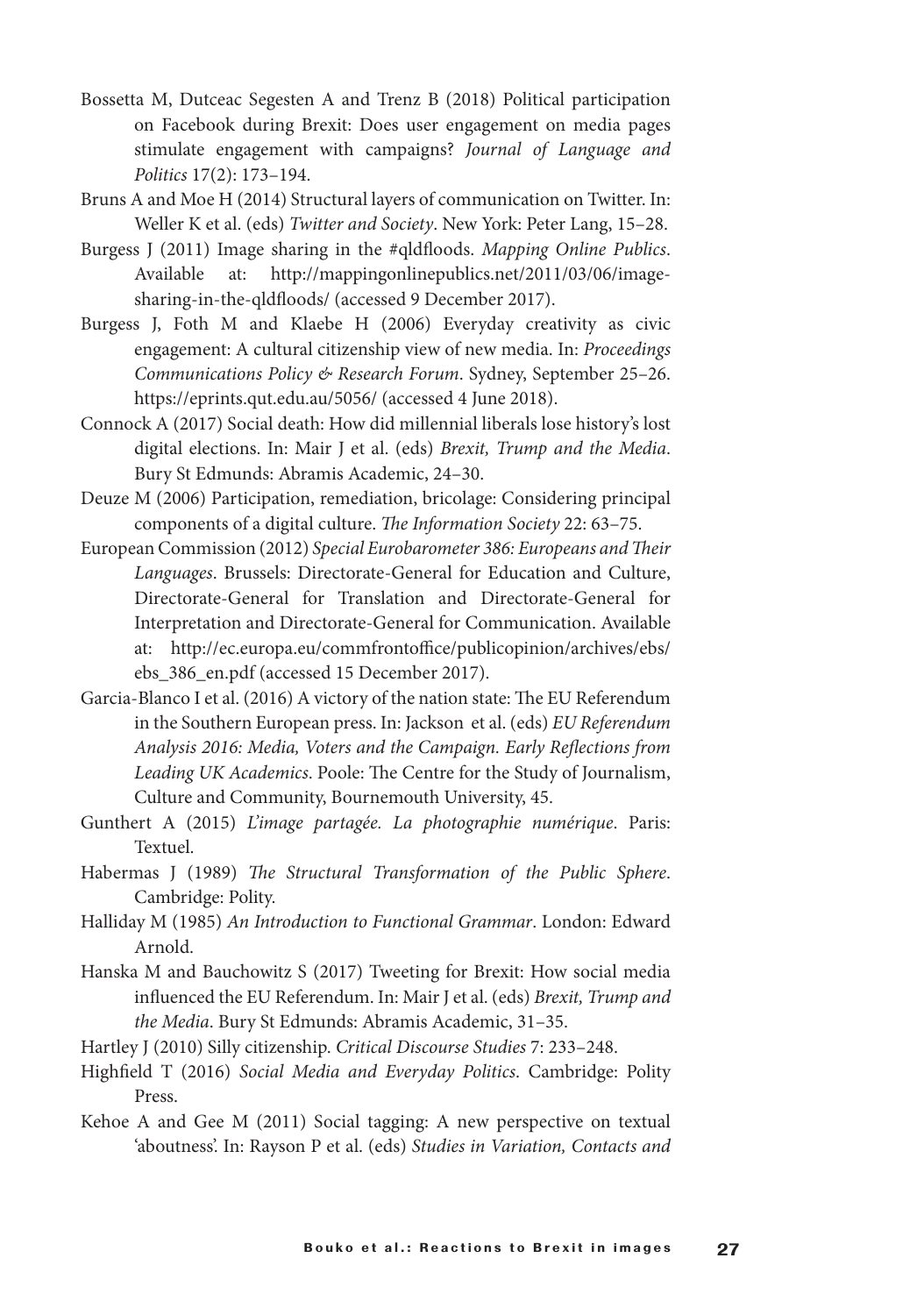*Change in English* Vol. 6. Helsinki: Methodological and Historical Dimensions of Corpus Linguistics. Research Unit for Variation, Contacts, and Change in English.

- Kouper I (2010) The pragmatics of peer advice in a LiveJournal community. *Language@Internet* 7.
- Kress G (2001) Halliday. In: Cobley P (ed.) *The Routledge Companion to Semiotics and Linguistics*. London: Routledge, 197–198.
- Kress G and Cobley P (2001) Ideational. In: *The Routledge Companion to Semiotics and Linguistics*. London: Routledge, 204.
- Kress G and Van Leeuwen T (2006) *Reading Images: The Grammar of Visual Design*, 2nd edn. New York: Routledge.
- Liu S et al. (2008) In search of the bigger picture: The emergent role of on-line photo sharing in times of disaster. In: *Proceedings of the 5th International ISCRAM Conference*.
- Llewellyn C and Cram L (2016) The results are in and the UK will #Brexit: What did social media tell us about the UK's EU referendum? In: Jackson D et al. (eds) *EU Referendum Analysis 2016: Media, Voters and the Campaign. Early Reflections from Leading UK Academics*. Poole: The Centre for the Study of Journalism, Culture and Community Bournemouth University, 90–91.
- Mae Kim C (2016) *Social Media Campaigns*. New York: Routledge.
- Manovich L (2016) Subjects and Styles in Instagram Photography. Available at: [http://manovich.net/index.php/projects/subjects-and-styles-in](http://manovich.net/index.php/projects/subjects-and-styles-in-instagram-photography-part-1)[instagram-photography-part-1](http://manovich.net/index.php/projects/subjects-and-styles-in-instagram-photography-part-1) (accessed 4 June 2018).
- Martel F (2014) *Smart. Enquête sur les Internets*. Paris: Stock.
- McDonald D (2007) Visual conversation styles in web communities. In: *Proceedings of the 40th Hawaii International Conference on System Sciences*, IEEE: 76.
- Michel F (2017) How many public photos are uploaded to Flickr every day, month, year? Available at: [https://www.flickr.com/photos/](https://www.flickr.com/photos/franckmichel/6855169886/) [franckmichel/6855169886/](https://www.flickr.com/photos/franckmichel/6855169886/) (accessed 9 December 2017).
- Mortensen M (2011) When citizen photojournalism sets the news agenda: Neda Agha Soltan as a Web 2.0 icon of post-election unrest in Iran. *Global Media and Communication* 7: 4–16.
- Mullen A (2016) Leave versus Remain: The digital battle. In: Jackson D et al. (eds) *EU Referendum Analysis 2016: Media, Voters and the Campaign. Early Reflections from Leading UK Academics*. Poole: The Centre for the Study of Journalism, Culture and Community Bournemouth University, 89.
- Murray S (2008) Digital images, photo-sharing, and our shifting notions of everyday aesthetics. *journal of visual culture* 7: 147–163.
- Papacharissi Z (2016) *Trump and Publics of Affect*. Medium. Available at: [https://](https://medium.com/) [medium.com/](https://medium.com/)@zizip/trump-and-publics-of-affect-514716c4a79f (accessed 9 December 2017).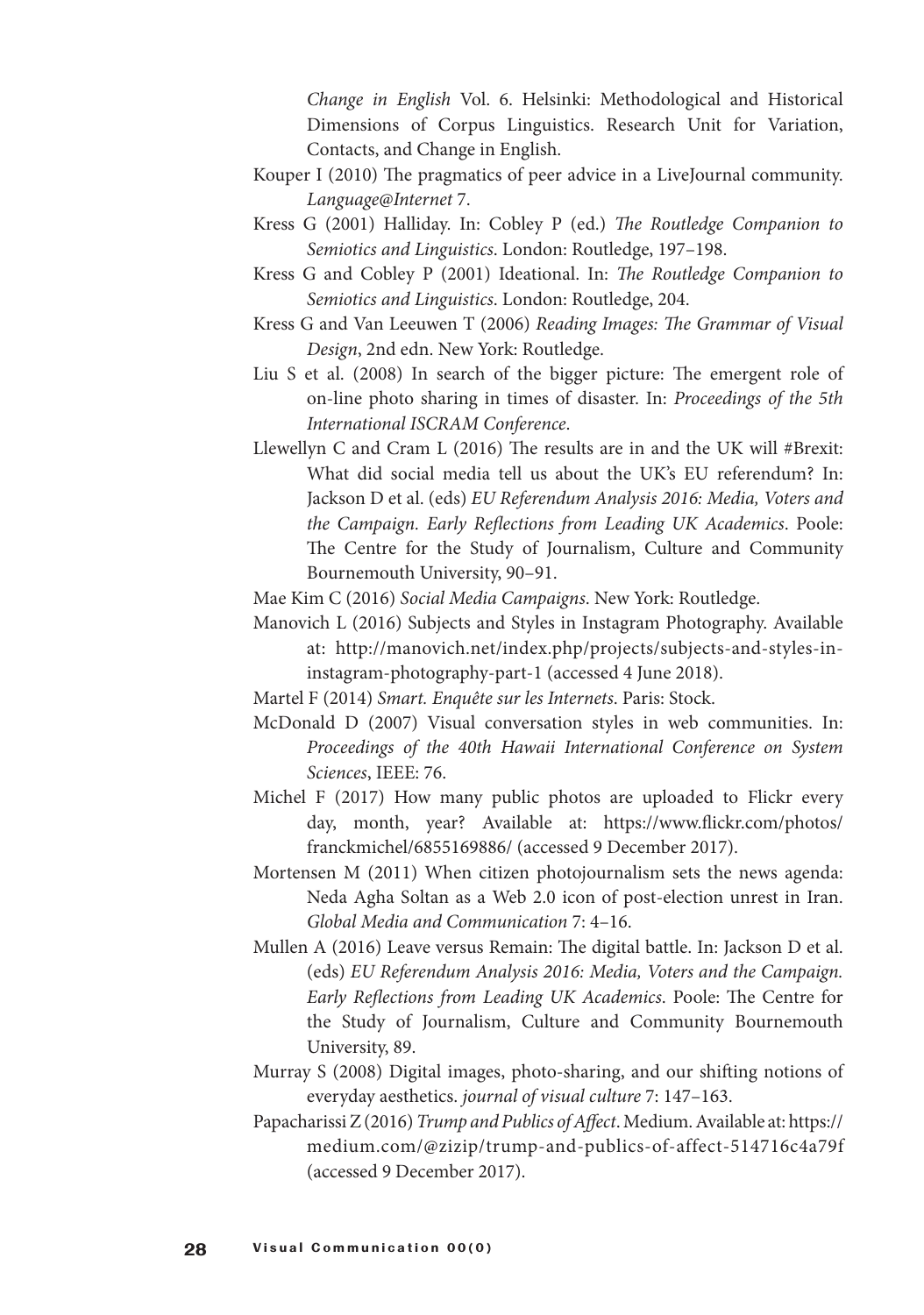- Papacharissi Z (2015) *Affective Publics: Sentiment, Technology, and Politics*. Oxford: Oxford University Press.
- Papacharissi Z (2010) *A Private Sphere: Democracy in a Digital Age*. Cambridge: Polity Press.
- Polonski V (2016) The results are in and the UK will #Brexit: What did social media tell us about the UK's EU referendum? In: Jackson D et al. (eds) *EU Referendum Analysis 2016: Media, Voters and the Campaign: Early Reflections from Leading UK Academics*. Poole: The Centre for the Study of Journalism, Culture and Community Bournemouth University, 94– 95.
- Prieur C et al. (2008) *The Strength of Weak Cooperation: A Case Study on Flickr* ([www document\). Available at:](www document). Available at: ) [https://hal.archives-ouvertes.fr/](https://hal.archives-ouvertes.fr/docs/00/25/66/49/PDF/weak-coop-flickr-v1.1.pdf) [docs/00/25/66/49/PDF/weak-coop-flickr-v1.1.pdf](https://hal.archives-ouvertes.fr/docs/00/25/66/49/PDF/weak-coop-flickr-v1.1.pdf) (accessed 25 May 2018).
- Seko Y (2013) Picturesque wounds: A multimodal analysis of self-injury photographs on Flickr. *Forum Qualitative Sozialforschung/Forum: Qualitative Social Research* 14.
- Seltzer EK et al. (2015) The content of social media's shared images about Ebola: A retrospective study. *Public Health* 129: 1273–1277.
- Seo H (2014) Visual propaganda in the age of social media: An empirical analysis of Twitter images during the 2012 Israeli–Hamas conflict. *Visual Communication Quarterly* 21: 150–161.
- Tait R (2017) Understanding the Brexit result is just the start. In: Mair J et al. (eds) *Brexit, Trump and the Media*. Bury St Edmunds: Abramis Academic, 5–8.
- Trujillo E (2016) Déjà plus de 4 millions de tweets sur le #Brexit. *Le Figaro*. June 24.
- Van Dijck J (2011) Flickr and the culture of connectivity: Sharing views, experiences, memories. *Memory Studies* 4: 401–415.
- Vis F et al. (2014) Twitpic-ing the riots: Analysing images shared on Twitter during the 2011 UK riots. In: Weller K et al. (eds) *Twitter and Society*. New York: Peter Lang, 385–398.
- Zappavigna M (2015) Searchable talk: The linguistic functions of hashtags. *Social Semiotics* 25(3): 274–291.

## **BIOGRAPHICAL NOTES**

CATHERINE BOUKO is Assistant Professor in Multilingual Communication/ French (Tenure Track) in the Department for Translation, Interpreting and Communication at Ghent University. Her general research interests focus on multilingualism, identity and ideology in the digital world. She notably develops a multilingual and multimodal approach to social media content. Her main research methods are in the fields of semiotics, pragmatics and discourse analysis.